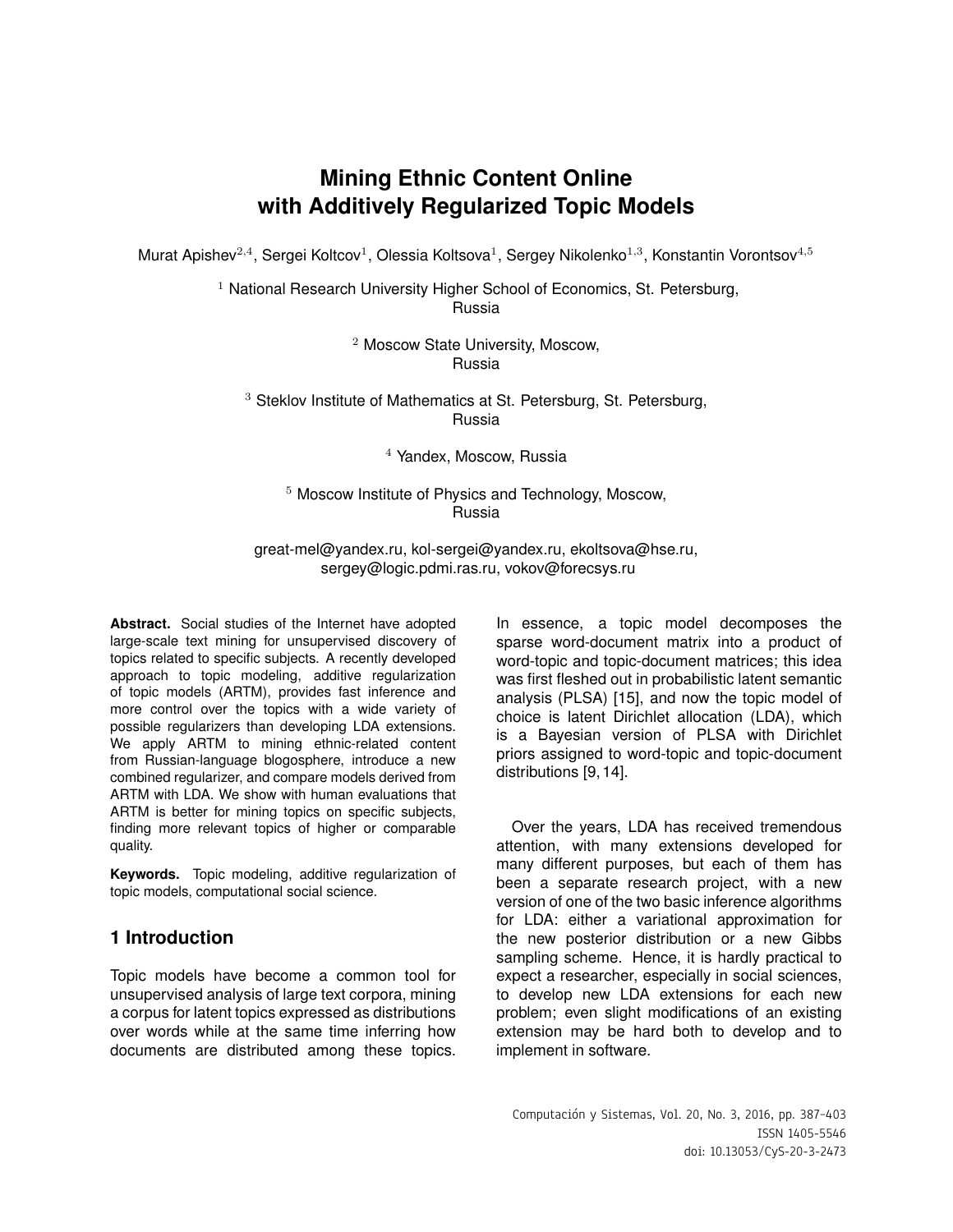Hence, we use a recently developed approach called additive regularization for topic modeling (ARTM) [31] and the corresponding open-source implementation BigARTM [32]. ARTM extends the basic PLSA model with a general regularization mechanism that can directly express desired properties in the objective function, and the inference algorithm results automatically.

As a special case, ARTM with smoothing regularizers can mimic the LDA model [34], although such regularization results in the same model stability as already noted for LDA itself [24, 34]. Note that recent studies uncover deep problems with the basic LDA model, specifically its instability stemming from numerous local maxima of the objective function [1, 18, 19].

Flexibility is a big advantage of ARTM in practice, especially for digital humanities where one often has but a feeling of what one is looking for. Having trained a trial model in the form of regular LDA or ARTM without regularizers, a researcher can formulate what is lacking and what is desired of the resulting topic model. In most cases, BigARTM lets a researcher combine regularizers from a built-in library in order to meet a set of requirements to the model quickly and efficiently. To achieve all these results, a social scientist has only to learn how to create regularizes and set their parameters; this can be done easily by editing a few lines of code; with no mathematical inference and no coding. Having trained a trial model in the form of regular LDA or ARTM without regularizers, a researcher can formulate what is lacking and what is desired of the resulting topic model. The BigARTM framework also lets one quickly develop and test new regularizers tailored specifically for one's problem. In most cases, BigARTM lets a researcher combine regularizers from a built-in library in order to meet a set of requirements to the model quickly and efficiently.

In this work, we show one such application of the ARTM approach for the problem of mining a large corpus/stream of user-generated texts (in our case, blog posts) for specific topics of discourse (in our case, ethnic-related topics) defined with a fixed dictionary of subject terms (ethnonyms). To achieve a good topic model, we split the entire set of topics into subject-related and background

Computación y Sistemas, Vol. 20, No. 3, 2016, pp. 387–403 ISSN 1405-5546 doi: 10.13053/CyS-20-3-2473

topics, develop a new regularizer that deals with this predefined dictionary of subject terms, and build a combination of regularizers to make topics more interpretable, sparse, and diversified. The ARTM framework lets us do all of these things seamlessly, without complicated inference and developing new algorithms.

We present an extensive evaluation of our results, concentrating on interpretability evaluation produced by a team of human assessors; this is both needed in our case study (where it is important for topics to be interpretable for non-specialists) and generally represents a gold standard for the quality of a topic model. Experimental results suggest that while the basic (unregularized or weakly regularized) ARTM model is no better than regular LDA, new regularizers significantly improve both number and quality of relevant topics.

The paper is organized as follows. In Section 2, we introduce the basic PLSA model, its Bayesian counterpart LDA, and the general setting of the ARTM approach. In Section 3, we review regularizers used in this work and comment on their effect on the resulting topic model. Section 4 lists the specific models we have trained and covers the results of our case study in finding ethnic-related texts in a large dataset of blog posts. Section 5 concludes the paper.

A preliminary version of this work has appeared in the Proceedings of the 15th Mexican International Conference on Artificial Intelligence (MICAI 2016) [4]; compared to the conference version, we have conducted a novel study of topic modeling on a reduced collection filtered with respect to the top words of relevant topics (see Section 4.5) and extended the survey part of the paper (Section 2).

# **2 Topic Modeling and Related Work**

Let  $D$  denote a finite set (collection) of documents (texts) and let  $W$  denote a finite set (vocabulary) of all terms from these documents. Each term can represent a single word or a key phrase. Following the "bag of words" model, we represent each document  $d$  from  $D$  as a subset of terms from the vocabulary  $W$ . Assume that each term occurrence in each document refers to some latent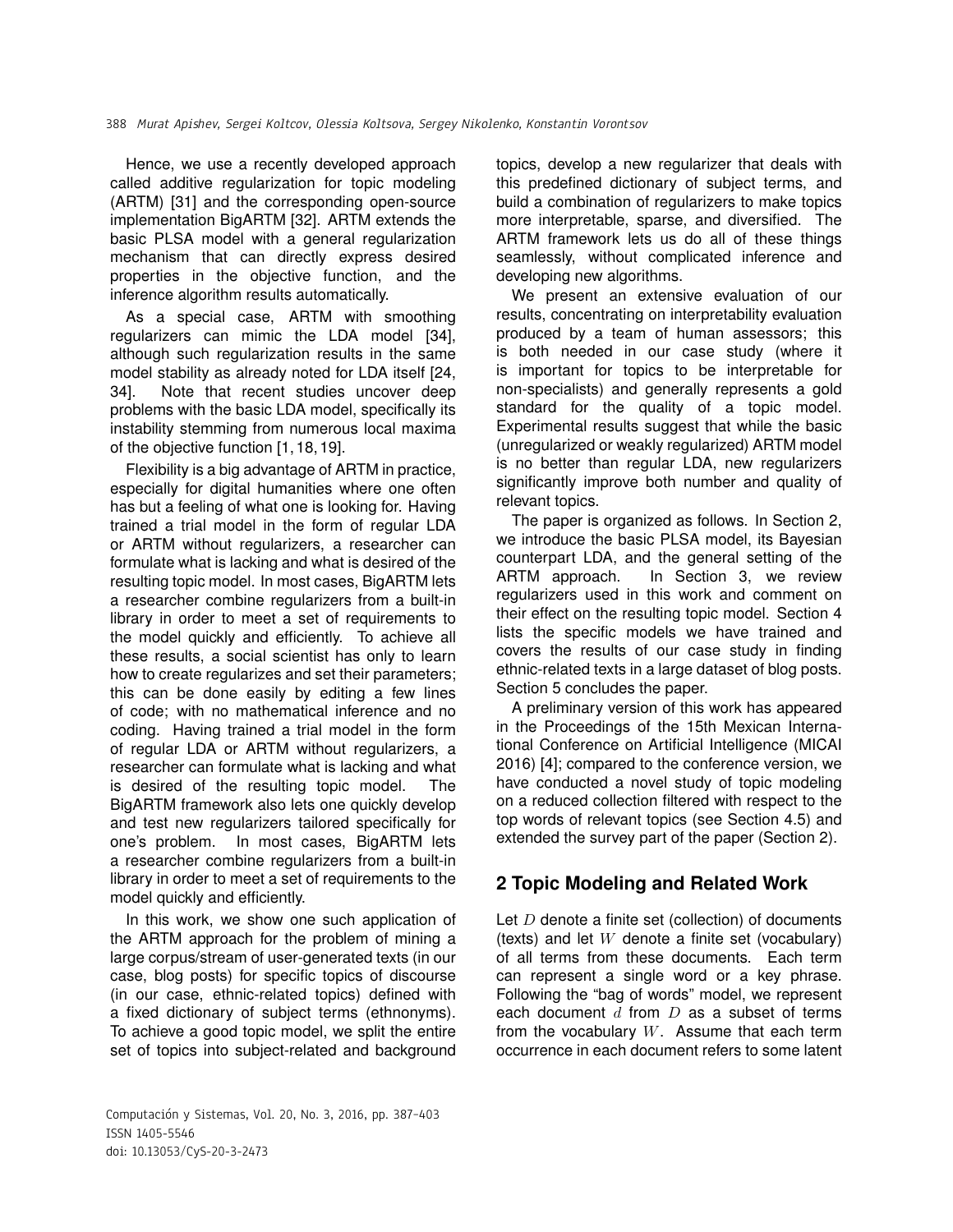topic from a finite set of topics  $T$ . A text collection is considered as a sequence of triples  $(d_i, w_i, t_i)$ ,  $i = 1, \ldots, n$ , drawn independently from a discrete distribution  $p(d, w, t)$  over the finite probability space  $D \times W \times T$ . Terms  $w_i$  and documents  $d_i$ are observable variables, while topics  $t_i$  are latent variables.

A *probabilistic topic model* represents the probabilities  $p(w | d)$  of terms occurring in documents as mixtures of term distributions in topics  $\phi_{wt} = p(w | t)$  and topic distributions in documents  $\theta_{td} = p(t | d)$ :

$$
p(w | d) = \sum_{t \in T} p(w | t) p(t | d) = \sum_{t \in T} \phi_{wt} \theta_{td}.
$$
 (1)

This mixture also directly corresponds to the generative process for a document  $d$ : for each term position  $i$ , sample topic index  $t_i$  from distribution  $p(t | d)$  and then sample the word  $w_i$ from distribution  $p(w | t_i)$ .

Parameters of a probabilistic topic model are usually represented as matrices

$$
\Phi = (\phi_{wt})_{W \times T}, \quad \Theta = (\theta_{td})_{T \times D},
$$

with non-negative and normalized columns  $\phi_t$  and  $\theta_d$  representing multinomial word-topic and topicdocument distributions respectively.

### **2.1 PLSA**

In *Probabilistic Latent Semantic Analysis* (PLSA) [15, 16] the topic model (1) is trained by log-likelihood maximization with linear constraints of nonnegativity and normalization:

$$
L(\Phi, \Theta) = \sum_{d \in D} \sum_{w \in d} n_{dw} \ln \sum_{t \in T} \phi_{wt} \theta_{td} \rightarrow \max_{\Phi, \Theta} (2)
$$

under constraints

$$
\sum_{w \in W} \phi_{wt} = 1, \ \phi_{wt} \ge 0, \quad \sum_{t \in T} \theta_{td} = 1, \ \theta_{td} \ge 0, \ \ (3)
$$

where  $n_{dw}$  is the number of occurrences of the term  $w$  in the document  $d$ . The solution of this optimization problem satisfies the following Karush–Kuhn–Tucker conditions with auxiliary variables  $p_{tdw}$ ,  $n_{wt}$ ,  $n_{td}$ :

$$
p_{tdw} = \underset{t \in T}{\text{norm}} \left( \phi_{wt} \theta_{td} \right), \tag{4}
$$

$$
\phi_{wt} = \underset{w \in W}{\text{norm}}(n_{wt}), \quad \theta_{td} = \underset{t \in T}{\text{norm}}(n_{td}), \quad (5)
$$

where  $n_{wt} = \sum_{d \in D} n_{dw} p_{tdw}$ ,  $n_{td} = \sum_{w \in d} n_{dw} p_{tdw}$ , and the "norm" operator transforms a vector  $(x_t)_{t\in T}$  into  $(\tilde{x}_t)_{t\in T}$  representing a discrete distribution:

$$
\tilde{x}_t = \underset{t \in T}{\text{norm}}(x_t) = \frac{\max\{x_t, 0\}}{\sum_{s \in T} \max\{x_s, 0\}}.
$$

This system follows from (2)-(3) and can be solved numerically. The simple-iteration method for this system of equations is equivalent to the EM algorithm and is typically used in practice. It repeats two steps in a loop according to the equations above.

The E-step (4) can be understood as the Bayes rule for the probability distribution of topics  $p_{tdw} =$  $p(t | d, w)$  for each term w in each document d. Auxiliary variable  $n_{wt}$  estimates how many times the term  $w$  is associated with the topic  $t$  over all documents;  $n_{td}$  estimates how many terms from document  $d$  are associated with the topic  $t$ . The M-step (5) can be interpreted as frequency estimation for conditional probabilities  $\phi_{wt}$  and  $\theta_{td}$ . The iterative process begins with a random initialization of Φ and Θ.

### **2.2 LDA**

The latent Dirichlet allocation (LDA) model [9, 14] introduces prior Dirichlet distributions for the vectors of term probabilities in topics  $\phi_t \sim \text{Dir}(\beta)$ as well as for the vectors of topic probabilities in documents  $\theta_d \sim \text{Dir}(\alpha)$  with vector parameters  $\beta = (\beta_w)_{w \in W}$  and  $\alpha = (\alpha_t)_{t \in T}$  correspondingly.

Inference in LDA is usually done via either variational approximations or Gibbs sampling, In the basic LDA model, with the latter reducing to the so-called *collapsed Gibbs sampling*, where θ and  $\phi$  variables are integrated out, and topic  $t_i$  for each word position  $(d_i, w_i)$  is iteratively resampled from  $p(t | d, w)$  distribution estimated according to the same formula (4), similar to PLSA, but

Computación y Sistemas, Vol. 20, No. 3, 2016, pp. 387–403 ISSN 1405-5546 doi: 10.13053/CyS-20-3-2473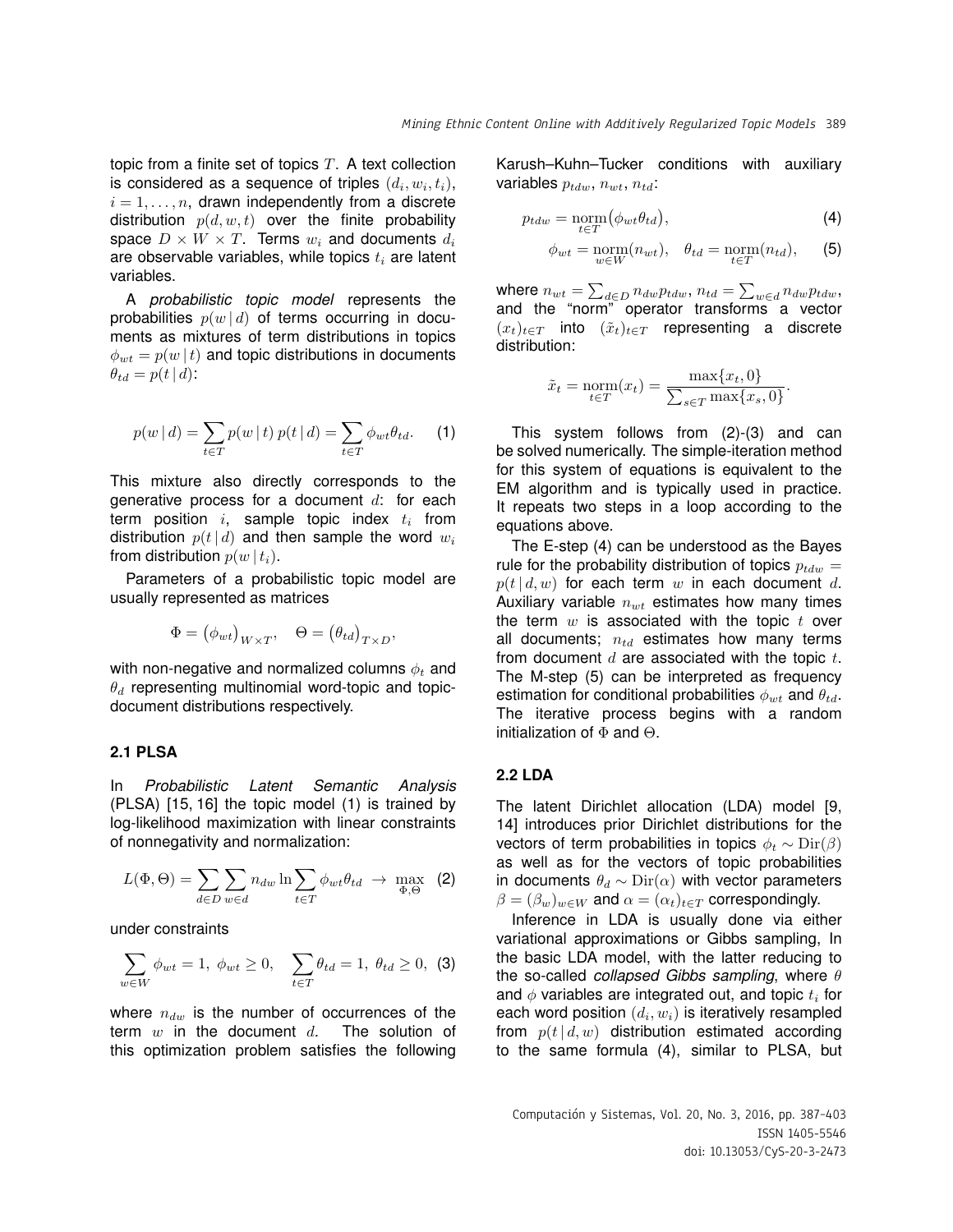with smoothed Bayesian estimates of conditional probabilities:

$$
\phi_{wt} = \underset{w \in W}{\text{norm}}(n_{wt} + \beta_w), \quad \theta_{td} = \underset{t \in T}{\text{norm}}(n_{td} + \alpha_t),
$$

where  $n_{wt}$  is the number of times term w has been generated from topic  $t$  and  $n_{td}$  is the number of terms in document  $d$  generated from topic  $t$  except the current triple  $(d_i, w_i, t_i)$ .

Over the recent years, the basic LDA model has been subject to many extensions, each presenting either a variational of a Gibbs sampling algorithm for a model that extends LDA to incorporate some additional information or presumed dependencies.

Extensions that add new dependencies include *correlated topic models* (CTM) that exploit the fact that some topics are more or less similar to each other and may share words with each other, using logistic normal distribution instead of Dirichlet to model correlations between topics [6], *Markov topic models* use Markov random fields to model the interactions between topics in different parts of the dataset (different text corpora), connecting a number of different hyperparameters  $\beta_i$  in a Markov random field expressing prior constraints [20], *relational topic models* construct a hierarchical model reflecting the structure of a document network as a graph [11], and so on.

Extensions that use additional external information include various time-related extensions such as *Topics over Time* [36] or *dynamic topic models* [7, 35], that apply when documents have timestamps (e.g., news articles or blog posts) and represent topic evolution in time; *supervised LDA* that assigns each document with an additional observed response variable [8], an approach that can be extended further to, e.g., recommender systems [23]; sentiment-related extensions add sentiment variables to the basic topic model and train both topics and sentiment variables in various contexts [21, 30, 38], and so on. In particular, a lot of work has been done on nonparametric LDA variants based on Dirichlet processes that can determine the optimal number of topics automatically [13, 28, 37].

For our present purpose of mining and analyzing documents related to a specific user-defined topic, the LDA extensions that appear to be most

Computación y Sistemas, Vol. 20, No. 3, 2016, pp. 387–403 ISSN 1405-5546 doi: 10.13053/CyS-20-3-2473

relevant are the *Topic-in-Set knowledge* model and its extension with Dirichlet forest priors [2, 3], where words are assigned with " $z$ -labels"; a  $z$ -label represents the topic this specific word should fall into, and the Interval Semi-Supervised LDA (ISLDA) model [10, 24] where specific words are assigned to specific topics, and sampling distributions are projected onto that subset.

### **2.3 ARTM**

Topic modeling can be viewed as a special case of matrix factorization, where the problem is to find a low-rank approximation ΦΘ of a given sparse matrix of term-document occurrences. Note, however, that the product  $\Phi\Theta$  is defined only up to a linear transformation since

$$
\Phi\Theta = (\Phi S)(S^{-1}\Theta)
$$

for any nondegenerate matrix  $S$ . Therefore, our problem is ill-posed and generally has an infinite set of solutions. Previous experiments on simulated data [34] and real social media data [10] show that neither PLSA nor LDA can ensure a stable solution. To make the solution more appropriate one must introduce additional optimization criteria, usually called *regularizers* [29].

The Dirichlet prior can be considered as a weak smoothing regularizer. Therefore, our starting point will be the PLSA model, completely free of regularizers, rather than the LDA model, although the latter is more popular in recent research works.

In *Additive Regularization of Topic Models* (ARTM) [31] a topic model (1) is trained by maximizing a linear combination of the log-likelihood  $L(\Phi, \Theta)$  and r regularizers  $R_i(\Phi, \Theta)$ ,  $i=1,\ldots,r$  with *regularization coefficients*  $\tau_i$ *:* 

$$
R(\Phi, \Theta) = \sum_{i=1}^{r} \tau_i R_i(\Phi, \Theta),
$$
  

$$
L(\Phi, \Theta) + R(\Phi, \Theta) \rightarrow \max_{\Phi, \Theta}.
$$

Karush–Kuhn–Tucker conditions for this nonlinear problem yield (under some technical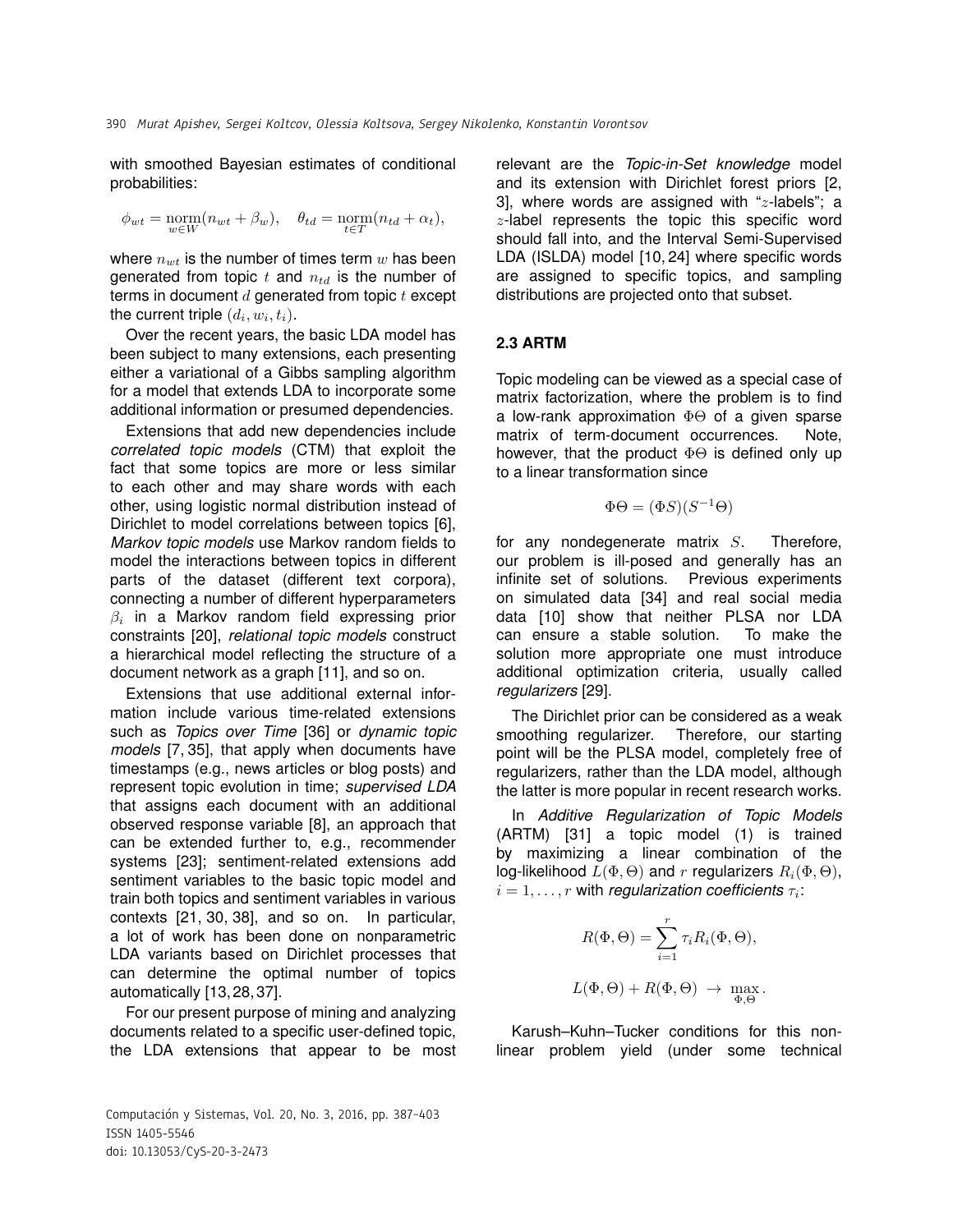restrictions) necessary conditions for the local maximum [34]:

$$
p_{tdw} = \underset{t \in T}{\text{norm}}(\phi_{wt} \theta_{td}), \tag{6}
$$

$$
\phi_{wt} = \underset{w \in W}{\text{norm}} \bigg( n_{wt} + \phi_{wt} \frac{\partial R}{\partial \phi_{wt}} \bigg), \tag{7}
$$

$$
\theta_{td} = \underset{t \in T}{\text{norm}} \bigg( n_{td} + \theta_{td} \frac{\partial R}{\partial \theta_{td}} \bigg), \tag{8}
$$

where  $n_{wt}$  =  $\sum$  $\sum$  $d\epsilon_D\, n_{dw} p_{tdw}$  and  $n_{td}$  =  $_{w\in d}\,n_{dw}p_{tdw}.$  Again, this system of equations can be solved with the EM algorithm.

The strength of ARTM is that each additive regularization term  $R_i$  yields a simple additive modification of the M-step. Many models previously developed within the Bayesian framework can be easier reinterpreted, trained, and combined in the ARTM framework [33, 34]; e.g., PLSA does not use regularization at all,  $R = 0$ , and LDA with Dirichlet priors  $\phi_t \sim \text{Dir}(\beta)$  and  $\theta_d \sim$  $Dir(\alpha)$  and maximum a posteriori estimation of Φ, Θ corresponds to the smoothing regularizer [5]. The regularizer can be interpreted as a minimizer of KL-divergences between the columns of  $\Phi$ ,  $\Theta$ and fixed distributions  $\beta$ ,  $\alpha$  respectively.

# **3 Additive Regularization**

### **3.1 General Approach**

In this section, we consider an exploratory search problem of discovering all ethnic-related topics in a large corpus of blog posts. Given a set of ethnonyms as a query  $Q \subset W$ , we would like to get a list of ethnically relevant topics. We use a semi-supervised topic model with lexical prior to solve this problem; similar models have appeared for news clustering tasks [17], discovering health topics in social media [25] and ethnic-related topics in blog posts [10, 24]. In all these studies, researchers specify for each predefined topic a certain set of *seed words*, usually very small, e.g., a news category or ethnicity. This means that we must know in advance how many topics we would like to find and what each topic should be generally about. The *interval semi-supervised LDA* model (ISLDA) allows to specify more than one topic per ethnicity [10], but it is difficult to guess how many topics are associated with each ethnicity, and if an expert does not anticipate a certain subset of seed words, it will be impossible to learn in the model. Moreover, and in [10, 24], where the case study was similar to our present work, ISLDA was used to look for ethnic-related topics, but since seed words related to different ethnicities were separated into different topics, so no multi-ethnic topics could appear. In our present approach, the topic model has more freedom to decide the composition of subject topics in S. Moreover, all cases above include a large amount of preliminary work involved in associating seed words with predefined topics.

We address the above problems by providing a lexical prior determined by a set of ethnonyms  $Q$ common for all ethnically relevant topics. The model itself determines which ethnicity or combination of ethnicities make up each relevant topic.

We use an additive combination of regularizers for smoothing, sparsing, and decorrelation in order to make topics more interpretable, sparse, and diversified [34]. The ARTM framework lets us do all of these things seamlessly, without complicated inference and developing new algorithms. All these regularizers have been implemented as part of the BigARTM open-source topic modeling toolbox. We show that the combination of regularizers significantly increases the number of retrieved well-interpretable ethnical topics.

First of all, we split the entire set of topics  $T$ into two subsets: domain-specific *subject* topics S and *background* topics B. Regularizers will treat  $S$  and  $B$  differently. The relative size of  $S$  and  $B$  depends on the domain and has to be set in advance by the user. The idea of background topics that gather uninteresting words goes back to the *special words with background* (SWB) topic model [12], but unlike SWB, we define not one but many background topics in order to model irrelevant non-ethnic-related topics better, thereby improving the overall quality of the model.

### **3.2 Smoothing and Sparsing**

A straightforward way to integrate lexical priors is to use smoothing and sparsing regularizers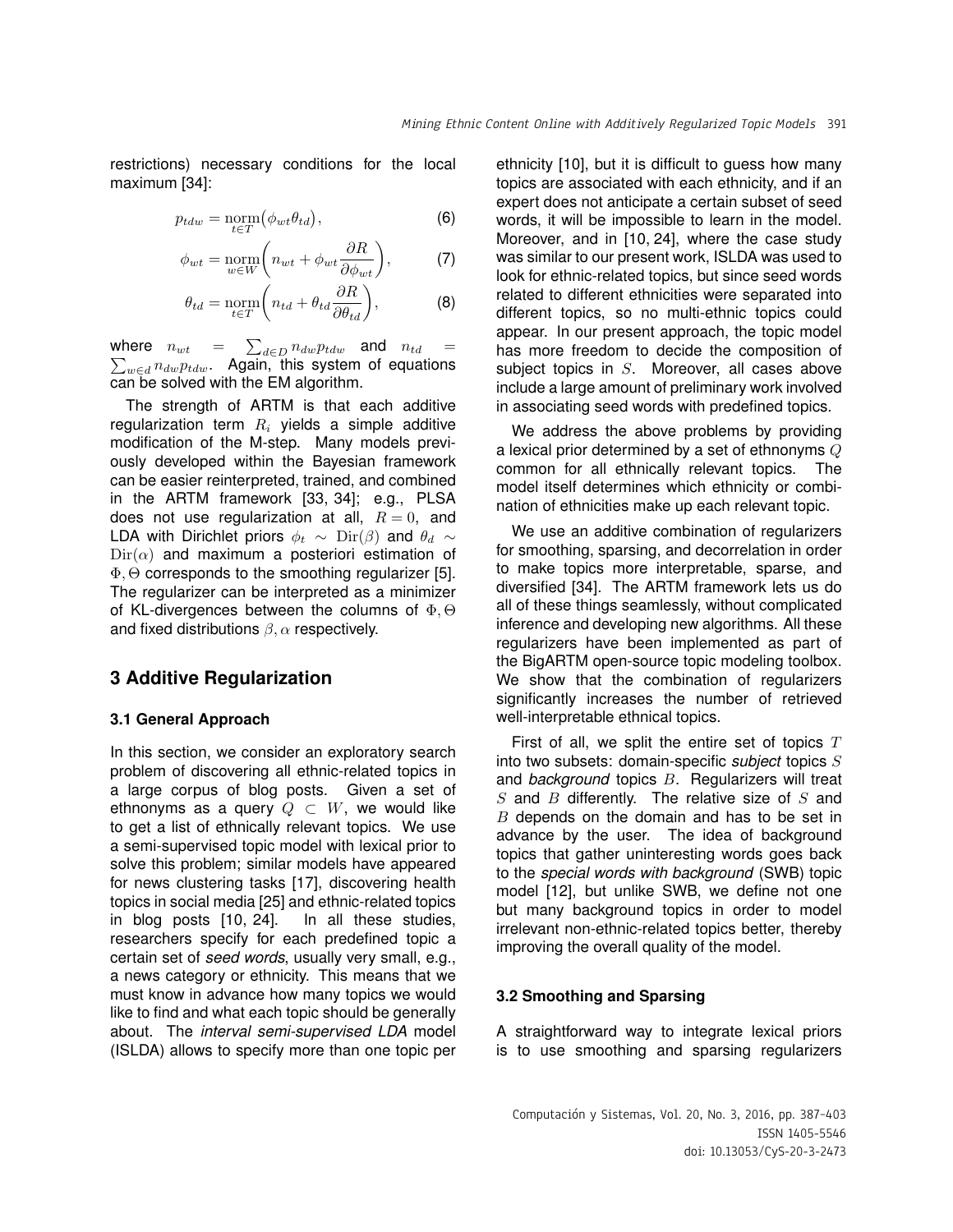with uniform  $\beta$  distribution restricted to a set of ethnonyms Q:

$$
\beta_w = \frac{1}{|Q|} [w \in Q].
$$

We introduce a smoothing regularizer that encourages ethnonyms  $w \in Q$  to appear in ethnic-related topics  $S$  together with a sparsing regularizer that prevents ethnonyms from appearing in background topics B:

$$
R(\Phi) = \tau_1 \sum_{t \in S} \sum_{w \in Q} \ln \phi_{wt} - \tau_2 \sum_{t \in B} \sum_{w \in Q} \ln \phi_{wt}.
$$

In the exploratory search task, relevant content usually constitutes a very small part of the collection. In our case, the entire ethnicity discourse in a large dataset of blog posts is unlikely to add up to more than one percent of the total volume. Our goal is to mine fine-grained thematic structure of relevant content with many small but diverse and interpretable subject topics  $S$ , but also to describe a much larger volume of content with a smaller number of background topics  $B$ . Formally, we introduce a smoothing regularizer for background topics  $B$  in  $\Theta$  and a sparsing regularizer that uniformly supresses ethnic-related topics S:

$$
R(\Theta) = \tau_3 \sum_{d \in D} \sum_{t \in B} \ln \theta_{td} - \tau_4 \sum_{d \in D} \sum_{t \in S} \ln \theta_{td}.
$$

The idea is to make background topics  $B$  smooth, so that they will contain irrelevant words, and subject topics  $S$  sparse, so that they will be as distinct as possible, with each topic concentrating on a different and meaningful subject.

### **3.3 Decorrelation**

Diversifying the term distributions of topics is known to make the resulting topics more interpretable [27]. In order to make the topics as different as possible, we introduce a regularizer that minimizes the sum of covariances between  $\phi_t$ vectors over all specific topics  $t$ :

$$
R(\Phi) = -\tau_5 \sum_{t \in S} \sum_{s \in S \setminus t} \sum_{w \in W} \phi_{wt} \phi_{ws} + \tau_6 \sum_{t \in B} \sum_{w \in W} \ln \phi_{wt}.
$$

Computación y Sistemas, Vol. 20, No. 3, 2016, pp. 387–403 ISSN 1405-5546 doi: 10.13053/CyS-20-3-2473

The decorrelation regularizer also stimulates sparsity and tends to group stop-words and common words into separate topics [27]. To move these topics from  $S$  to  $B$ , we add a second regularizer that uniformly smoothes background topics.

#### **3.4 Modality of Seed Words (Ethnonyms)**

Another possible way to use lexical priors is to distinguish ethnonyms into a separate *modality*. Generally, modality is a kind of tokens in a document. Examples of modalities include a separate class of tokens (sample modalities include named entities, tags, foreign words,  $n$ -grams, authors, categories, time stamps, references, user names etc.). Each modality has its own vocabulary and its own  $\Phi$  matrix normalized independently. A multimodal extension of ARTM has been proposed in [32] and implemented in BigARTM. We introduce two modalities: words and ethnonyms. The latter is defined by a seed vocabulary Q and matrix  $\tilde{\Phi}$  of size  $|Q| \times |T|$ . In ARTM, the log-likelihood of a modality is treated as a regularizer:

$$
R(\tilde{\Phi}, \Theta) = \tau_7 \sum_{d \in D} \sum_{w \in Q} n_{dw} \ln \sum_{t \in T} \tilde{\phi}_{wt} \theta_{td},
$$

where regularization coefficient  $\tau_7$  is in fact a multiplier for word-document counters  $n_{dw}$  of the second modality.

In order to make ethnic-related topics more diverse in their ethnonyms, we introduce an additional decorrelation regularizer for the modality of ethnonyms:

$$
R(\tilde{\Phi}) = -\tau_8 \sum_{t \in S} \sum_{s \in S \setminus t} \sum_{w \in Q} \tilde{\phi}_{wt} \tilde{\phi}_{ws}.
$$

Note that we introduce decorrelation for subject topics  $S$  separately for words modality with  $\Phi$  matrix and for ethnonyms modality with  $\tilde{\Phi}$  matrix.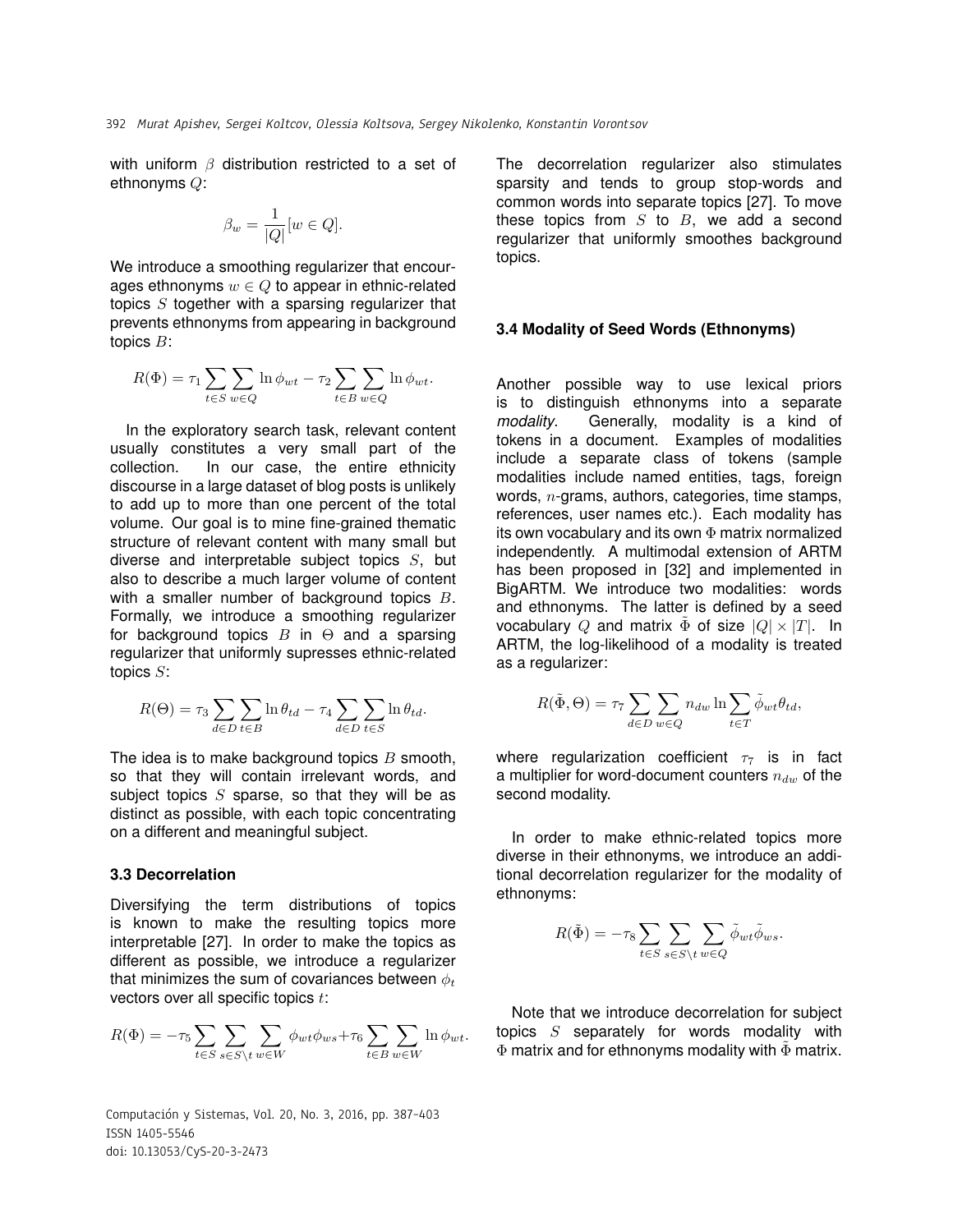### **3.5 Putting It All Together**

The BigARTM library<sup>1</sup> lets users build topic models for various applications simply by choosing a suitable combination of predefined regularizers. All of the regularizers listed above can be used in any combination; by using different mixtures one can achieve different properties for the resulting topic model. In one of the models (model 5 in Section 4.2), we combined all regularizers described above. Note that while the resulting models have relatively many hyperparameters, and optimal tuning of them may incur prohibitive computational costs, in practice it suffices to set the hyperparameters to some reasonable values found in previous experiments. In all results shown below, hyperparameters were tuned with a greedy procedure, one by one.

# **4 Evaluation**

### **4.1 Datasets and Settings**

From the sociological point of view, the goal of our project is to mine and monitor ethnic-related discourse in social networks, e.g., find how popular topics are related to various ethnic groups, perhaps in specific regions, and identify worrying rising trends that might lead to ethnic-related outbursts or violence. While multimodal analysis that would account for topic evolution in time and their geospatial distribution remains a subject for further work, we evaluate our models on a real life dataset mined from the most popular Russian blog platform *LiveJournal*.

The dataset contains  $\approx 1.58$  million lemmatized posts from the top 2000 *LiveJournal* bloggers embracing an entire year from mid-2013 to mid-2014. Data were mined weekly according to the *LiveJournal*'s rating that was quite volatile, which is why the number of bloggers in the collection comprized several dozens of thousands. The complete vocabulary amounted to 860K words, but after preprocessing (leaving only words that contain only Cyrillic symbols and perhaps a hyphen, are at least 3 letters long, and occur  $\geq 20$ 

times in the corpus) it was reduced to 90K words in  $\approx$  1.38 million nonempty documents.

To choose the number of topics, we have trained PLSA models with 100, 300, and 400 topics, evaluated (by a consensus of a team of human assessors) that the best result was at 400 topics, and hence chose to use 400 topics in all experiments. This corresponds to our earlier experiments with the number of topics in relation to mining ethnic discourse [10, 24].

The collection was divided into batches of 10000 documents each. All ARTM-based models were trained by an online algorithm with a single pass over the collection and 25 passes over each document; updates are made after processing every batch. For the semi-supervised regularizer, we have composed a set of several hundreds ethnonyms — nouns denoting various ethnic groups, based on literature review, Russian census and UN data, expert advice and other sources; 249 of those words occurred in the collection. Ethnonyms were considered the best candidates for improving mining topics that correspond to the sociological notion of ethnicity and inter-ethnic relations. The latter are understood as interpersonal or intergroup interactions and attitudes caused or justified by the ethnic status of participants; they should be differentiated from international relations where the main actors are countries, including nation-states, and their governments or individual official representatives, and the subject is not always related to the ethnic status of individuals or groups. International and inter-ethnic relations are closely connected and in some situations inseparable, however, intuitively it is clear that for preventing internal ethnic conflict monitoring attitudes to migrants expressed by bloggers is more relevant than mining news on world summits or international trade treaties. We, therefore, assumed that topics on ethnicity per se should be dominated by ethnonyms (Turks), while ethnic adjectives (Turkish) and country names (Turkey) would more probably refer to international relations. In the Russian language, these three categories are almost always different words, which in our mind could contribute to easier differentiation between topics on ethnicity and on international relations.

<sup>1</sup>http://bigartm.org/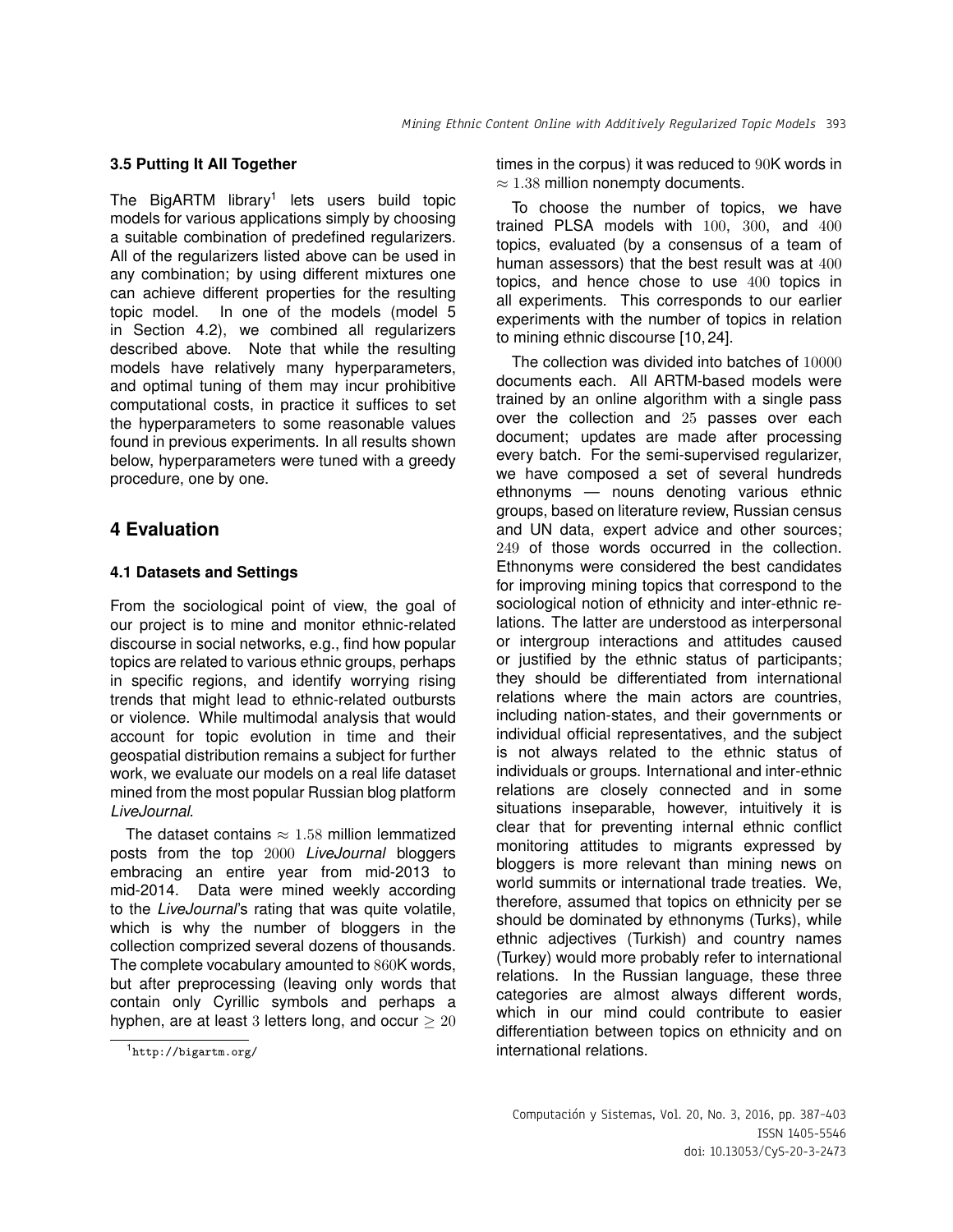### **4.2 Models**

In our BigARTM experiments, we have trained a series of topic models. In all models with hyperparameters, we have tuned these hyperparameters to obtain the best models available for a specific model with a greedy procedure: start from reasonable default values, optimize the first parameter, fix it and optimize the second parameter and so on.

In total we have evaluated eight models with  $|T| = 400$  topics each. For all models, we have chosen regularization coefficients manually based on the results of several test experiments. In all additively regularized models with lexical priors, we divided topics into  $|S| = 250$  subject topics and  $|B| = 150$  background topics. Next we list the different models compared in the experiments below and provide the motivation behind introducing and comparing these specific topics:

- (1) plsa: reference PLSA model with no regularizers;
- (2) lda: LDA model implemented in BigARTM with smoothness regularizers on  $\Phi$  and  $\Theta$  with uniform  $\alpha$  and  $\beta$  and hyperparameters  $\alpha_0 =$  $\beta_0 = 10^{-4};$
- (3) smooth: ARTM-based model with smoothing and sparsing by the lexical prior, with regularization coefficients  $\tau_1 = 10^{-5}$  and  $\tau_2 =$ 100 (tuned by hand); besides, in this and all subsequent regularized models we used the smoothing regularizer for the Θ matrix with coefficients  $\tau_3 = 0.05$  and  $\tau_4 = 1$ ;
- (4) decorrelated: ARTM-based model that extends (3) with decorrelation with coefficients  $\tau_5 = 5 \times 10^4$  and  $\tau_6 = 10^{-8}$ ; the smoothing coefficient for ethnically relevant subject topics was  $\tau_1 = 10^{-6}$ ;
- (5) restricted dictionary: ARTM-based model that extends (4) by adding a modality of ethnonyms with coefficients  $\tau_7=100$  and  $\tau_8=2\times 10^4;$  the decorrelation coefficients was  $\tau_5 = 1.5 \times 10^6$ and  $\tau_6 = 10^{-7}$ ; subject words were smoothed with coefficient  $\tau_1 = 1.1 \times 10^{-4};$  for this model

Computación y Sistemas, Vol. 20, No. 3, 2016, pp. 387–403 ISSN 1405-5546 doi: 10.13053/CyS-20-3-2473

we used a dictionary with  $|Q| = 249$ ethnonyms;

- (6) extended dictionary: same as (5) but with dictionary extended by adjectives and country names if respective ethnonyms did not occur; the positive outcome here would be that more relevant topics can be found with an extended dictionary, while the negative outcome is that ethnic topics could instead get lost within topics on international relations;
- (7) recursive: the basic PLSA model trained on a special subset of documents, namely documents retrieved from topics that were considered ethnic-relevant by assessors in model 5 with a threshold of  $10^{-6}$  in the  $\Theta$  matrix for all subject topics; here, the hypothesis was that a collection with a higher concentration of relevant documents could yield better topics;
- (8) keyword documents: PLSA model identical to (7) but trained on a subset of only those documents that contained at least one word from the dictionary.

Models 7 and 8 were introduced to test two different ways of enriching the initial collection. Model 8 was used as reference for model 7: it was to check if enriching the collection through a preliminary cycle of topic modeling would yield better results than retrieving texts via a simple keyword search.

Figure 1 shows several sample topics from some of the models (translated to English; superscript  $\frac{adj}{adj}$  denotes an adjectival form of the word, usually a different word in Russian). It appears that later models, 6 and 7, yield topics that are better suited for the ethnic purpose of our study; in what follows, we will expand and quantify this observation.

### **4.3 Assessment**

In the rest of this section, we discuss the qualitative and quantitative results of our study, starting from the assessment methodology and then discussing the results of our human coding experiments. However, results coming from the assessors were supplemented with values of the tf-idf coherence quality metric introduced earlier in [10, 24]. It has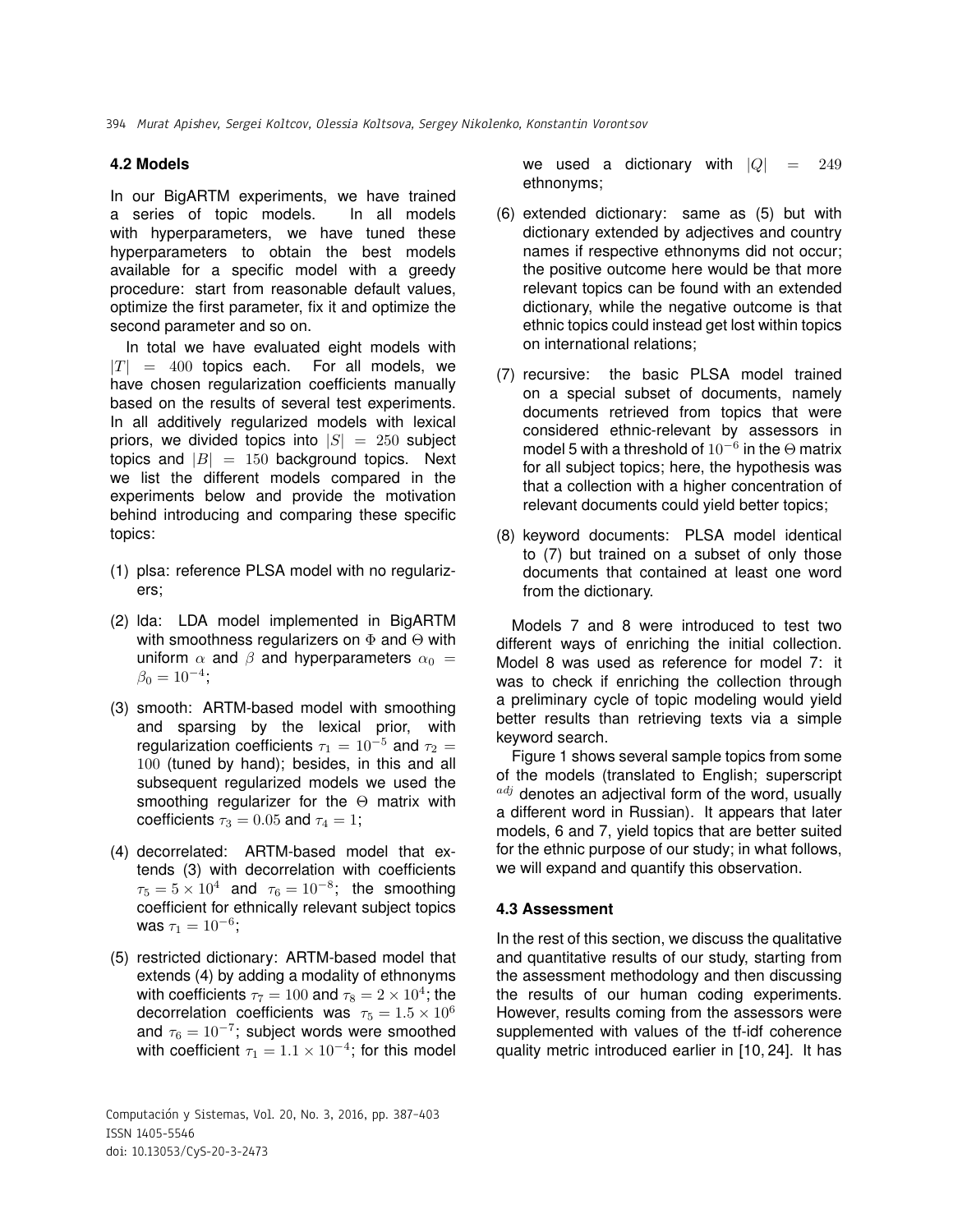Mining Ethnic Content Online with Additively Regularized Topic Models 395

**Table 1.** Sample ethnic-related topics from several models

| Model | Sample topic                                                                                                                                       |
|-------|----------------------------------------------------------------------------------------------------------------------------------------------------|
| (1)   | Muslim, religious, Islam, extrasensoric, sect, Christian, alley, radical, labyrinth, Uzbekistan, Christian <sup>adj</sup> , Islam <sup>adj</sup>   |
| (2)   | republic, Caucasus, sometimes, Chechen, Caucasian <sup>adj</sup> , Dagestan, nationality, Checnya, region, power, Ingushetia                       |
| (3)   | Armenia, Azerbaijan, Armenia <sup>adj</sup> , Armenian, caravan, Yerevan, Tajik, Azeri, Azeri <sup>adj</sup> , Uzbek, Alice, SSR, Tatar, survey    |
| (5)   | Uzbek, Russian, Russia, migrant, Uzbekistan, work <sup>adj</sup> , Moscow, country, Tajik, janitor, place, work, citizen, home, Asia               |
| (6)   | Russian, Uzbek, Tajik, migrant, Russia, work, janitor, border, work, Uzbekistan, guest worker, place, town, Asia                                   |
| (6)   | Kazakhstan, Asia, region, central, Kyrgizia, Tajikistan, Afganistan, country, republic, Middle, Uzbekistan, territory, Russia                      |
| (7)   | migrant, country, Russia, migration, Asia, illegal, migrant <sup>adj</sup> , Tajikistan, guest worker, citizen, work <sup>adj</sup> , work, Middle |
| (7)   | Kazakhstan, region, country, Asia, republic, Kyrgizia, Russia, state, military, central, territory, defense, collaboration                         |
|       |                                                                                                                                                    |

**Table 2.** Average coherence and tf-idf coherence for all models in the study

| Model            | T   | $\cosh_{10}$ | $tf\nVert_{10}$ | $\cosh_{20}$ | $tfidf_{20}$ |
|------------------|-----|--------------|-----------------|--------------|--------------|
| $1$ (plsa)       | 400 | $-325.3$     | $-212.0$        | $-1447.0$    | $-1011.6$    |
| $2$ (Ida)        | 400 | $-344.2$     | $-230.9$        | $-1539.8$    | $-1121.2$    |
| 3 (smooth)       | 400 | $-367.1$     | $-261.2$        | $-1583.9$    | $-1210.2$    |
| 4 (decorr)       | 400 | $-378.9$     | $-274.0$        | $-1651.2$    | $-1296.1$    |
| 5 (restr. dict.) | 400 | $-310.0$     | $-196.4$        | $-1341.9$    | $-908.4$     |
| $6$ (ext. dict.) | 400 | $-321.7$     | $-209.6$        | $-1409.1$    | $-995.3$     |
| 7 (recursive)    | 400 | $-326.5$     | $-212.1$        | $-1415.6$    | $-982.5$     |
| 8 (keyword)      | 400 | $-328.8$     | $-214.4$        | $-1463.6$    | $-1014.5$    |

been shown that tf-idf coherence better matches the human judgment of topic quality than the traditional coherence metric [22].

**Table 3.** Intercoder agreement: share of differing answers

| Question                    | Diff. |
|-----------------------------|-------|
| 1 (general understanding)   | 0.28  |
| 2 (event/phenomenon)        | 0.30  |
| 3 (ethnonyms)               | 0.07  |
| 4 (ethnic issues)           | 0.06  |
| 5 (international relations) | 0.08  |
| 6 (other)                   | 0.25  |

Results on average coherence and tf-idf coherence for all topics in every model are shown in Table 2; we show two versions of coherence-based metrics, computed with top 10 words in a topic and computed with top 20 words. The distributions of all four metrics are also shown in more detail on Fig. 1, which shows the sorted metrics  $(\text{coh}_{10}$ ,  $\text{tfidf}_{10}$ ,  $\text{coh}_{20}$ , and  $\text{tfidf}_{20}$ ) for each model, so a graph that goes above the other represents the better model. Table 2 and Fig. 1 show that while models 5 (restricted dictionary) and 6 (extended dictionary) win in all four cases, all models have comparable values with respect to the topic quality metrics except for models 3 (smooth) and 4 (decorrelated). This was supported by preliminary human evaluation, so we decided to drop these two sets of results from further consideration, choosing to use limited human assessment resources on the better models.

For all other models, assessors were asked to interpret the topics based on 20 most probable words in every topic of each model, except models 3 and 4 that demonstrated much lower quality as measured with coherence and tf-idf coherence [24] and thus were excluded from assessment. For each topic, two assessors answered the following questions, related both to the overall quality and to the ethnic nature of our study:

- (1) Do you understand why these words are collected together in this topic? (1) absolutely not; (2) partially; (3) yes.
- (2) If you answered "partially" or "yes" to question 1: do you understand which event or phenomenon can be discussed in texts related to this topic? (1) absolutely not; (2) partially; (3) yes.
- (3) Is there an ethnonym among the top-words of this topic? Specify the total number of ethnonyms.
- (4) If you answered "partially" or "yes" to question 2: is this event or phenomenon related to ethnic issues? (1) not at all; (2) partially or unclear; (3) yes.
- (5) If you answered "partially" or "yes" to question 2: is this event or phenomenon related to international relations? (1) not at all; (2) partially or unclear; (3) yes.

Computación y Sistemas, Vol. 20, No. 3, 2016, pp. 387–403 ISSN 1405-5546 doi: 10.13053/CyS-20-3-2473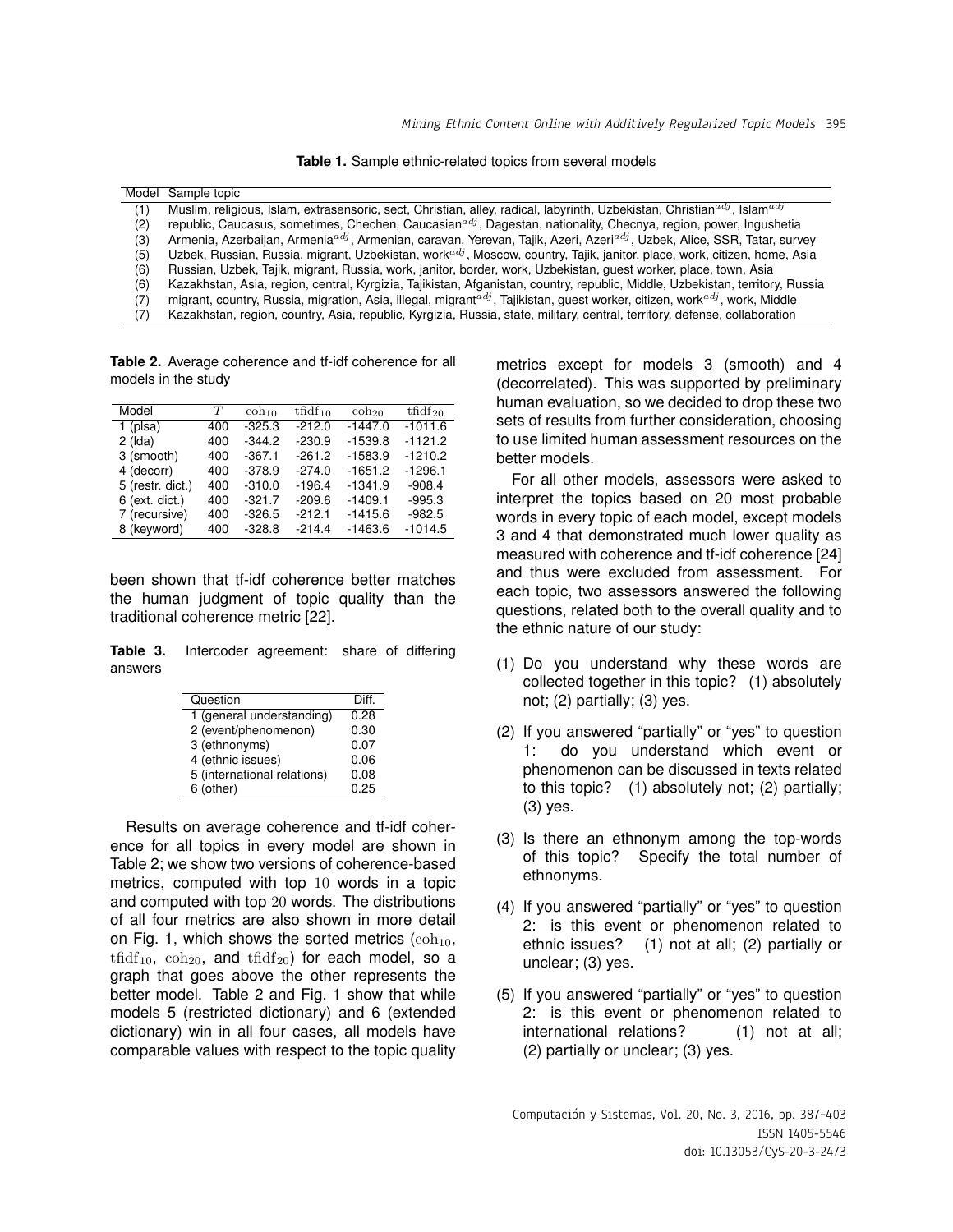

**Fig. 1.** Sorted topic quality metrics: (a)  $\coth_{10}$ ; (b)  $\text{tfidf}_{10}$ ; (c)  $\coth_{20}$ ; (d)  $\text{tfidf}_{20}$ 

(6) If you answered "partially" or "yes" to question 2: is this event or phenomenon related to some other category of topics, not related to ethnicity? (1) not at all; (2) partially or unclear; (3) yes.

Assessors were clearly instructed on all matters, including the differences between ethnicity and international relations. We have asked assessors about both of these issues because from our previous experience with semi-supervised approaches [10, 24] we know that the international relations topics are often retrieved instead of ethnic-related topics or tend to blend with them. This, ultimately, produces high probabilities for documents devoted to global political conflicts/relations or just travel abroad and fails to bring up texts related to internal ethnic conflict, everyday interethnic communication, including hate speech, or national policies on ethnicity issues — everything that was considered important in this case study. We, therefore, wanted to discriminate between the algorithms good at retrieving international relations

Computación y Sistemas, Vol. 20, No. 3, 2016, pp. 387–403 ISSN 1405-5546 doi: 10.13053/CyS-20-3-2473

topics and those able to retrieve exactly what we want — ethnic discourse.

We have collected the answers of seven assessors; Table 3 summarizes total intercoder agreement values, showing the share of differing answers for every question. In general, these results show good convergence between the assessors, on the level of our previous experiments with similar evaluation [26]. When the assessors disagreed in assigning a topic to a category, rather than averaging their results we produced two sets of scores: in the first set, we assigned each topic a maximum from the assessors' scores; in the second set, we did the opposite — that is, assigned a topic the minimal score. We thus obtained the upper and the lower bounds of the human judgment and compared the models.

For every model, Table 4 also shows the average tf-idf coherence metric. Note that although our results match previous experiments regarding the comparison between coherence and tf-idf coherence well (correlation with tf-idf coherence is in our experiments approximately 10-12% better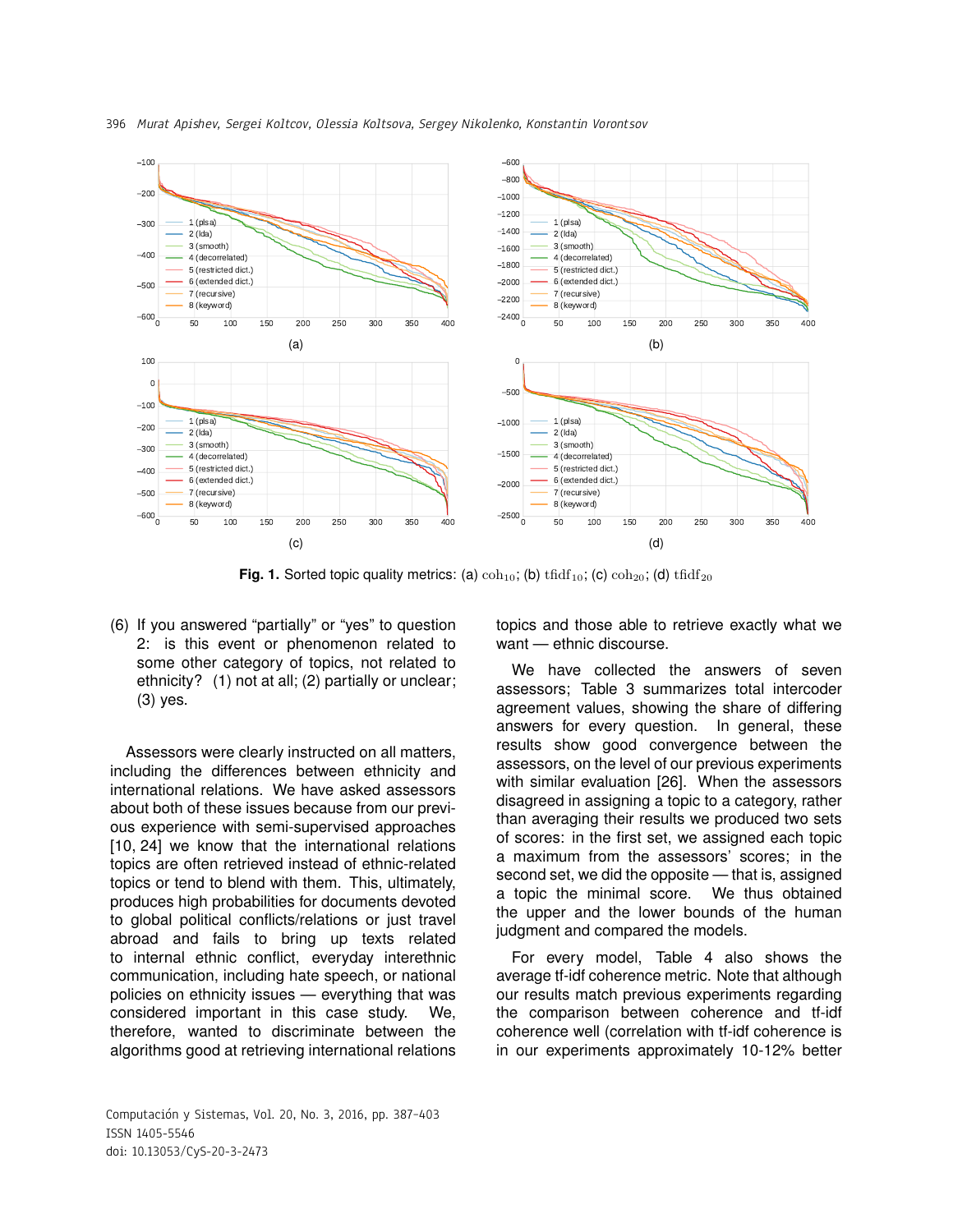**Table 4.** Experimental results: general interpretability and coherence for partially, highly, and generally interpretable models

|                      | #   | $\cosh_{10}$ | $tfidf_{10}$ | $\cosh_{20}$                   | $tfidf_{20}$ |
|----------------------|-----|--------------|--------------|--------------------------------|--------------|
|                      |     |              |              | Partially interpretable topics |              |
| $1$ (plsa)           | 139 | $-258.7$     | $-145.3$     | $-1145.9$                      | $-696.9$     |
| $2$ (Ida)            | 192 | -274.9       | $-163.3$     | $-1224.1$                      | $-777.5$     |
| 5 (restricted dict.) | 237 | $-284.6$     | $-163.0$     | $-1247.9$                      | $-768.8$     |
| 6 (extended dict.)   | 146 | $-258.6$     | $-141.2$     | $-1156.0$                      | $-686.1$     |
| 7 (recursive)        | 239 | $-281.9$     | $-166.3$     | $-1235.7$                      | -788.1       |
| 8 (keyword)          | 114 | -256.3       | -140.2       | $-1141.4$                      | $-682.8$     |
|                      |     | Highly       |              | interpretable topics           |              |
| $1$ (plsa)           | 119 | $-318.0$     | $-206.6$     | $-1414.7$                      | $-982.5$     |
| $2$ (Ida)            | 120 | $-389.5$     | $-273.1$     | $-1743.7$                      | -1324.6      |
| 5 (restricted dict.) | 87  | -330.7       | $-227.0$     | $-1410.7$                      | -1028.2      |
| 6 (extended dict.)   | 103 | $-313.8$     | -199.9       | $-1372.6$                      | $-936.4$     |
| 7 (recursive)        | 58  | $-349.2$     | $-241.1$     | $-1498.1$                      | -1086.1      |
| 8 (keyword)          | 106 | $-310.0$     | -198.9       | $-1354.3$                      | -914.8       |
|                      |     |              |              | Both partially and highly      |              |
| $1$ (plsa)           | 258 | $-286.0$     | $-173.6$     | $-1269.9$                      | -828.7       |
| $2$ (Ida)            | 312 | $-319.0$     | $-205.5$     | $-1424.0$                      | $-988.0$     |
| 5 (restricted dict.) | 324 | $-297.0$     | $-180.2$     | $-1291.6$                      | $-838.5$     |
| 6 (extended dict.)   | 249 | $-281.5$     | $-165.5$     | $-1245.6$                      | -789.6       |
| 7 (recursive)        | 297 | $-295.1$     | $-180.9$     | $-1287.0$                      | $-846.3$     |
| 8 (keyword)          | 220 | $-282.2$     | -168.5       | $-1244.0$                      | -794.6       |

than correlation with standard coherence), still in this study human judgments correlate with tf-idf coherence only at the level of approximately 0.5, so there is still a long way ahead to develop better quality measures.

Since the models we test here all attempt to extract a certain number of high-quality topics while filtering out "trash" topics into a specially created "ghetto", it makes little sense to compare the models by the overall quality of all topics. It is much more important to look at the coherence of those topics that were found either good or relevant by the assessors.

### **4.4 Relevance and Coherence Scores**

Table 4 summarizes the most important results on quality understood as interpretability (question 2) and its relation to tf-idf coherence. In this table, "partially interpretable" topics are those that were scored "1" by at least one of the assessors answering question 2; "highly interpretable" are those that were scored "2" respectively (but it is enough for only one assessor to give the high mark, i.e. this is the optimistic evaluation). The two

leaders are models 5 and 6 (restricted dictionary and extended dictionary, respectively). We can see in Table 4 that model 6 (extended dictionary) outperforms all the rest by the overall quality, that is, by coherence and tf-idf coherence calculated over all topics. Model 5 (restricted dictionary) does produce higher values of coherences and tf-idf coherences in the groups of interpretable topics, but note that the number of interpretable topics is lower. This means that model 5 finds fewer topics, but the topics it finds are on average better.

Table 5 summarizes our most important findings regarding how relevant the topics are to our goal. "Partially relevant" topics are those that were scored "1" by at least one of the assessors answering questions 5 and 6; "highly relevant" are, respectively, those that were scored "2" by at least one assessor. "All relevant" topics in Table 5 include topics that are either partially or highly relevant to either ethnicity or international relations. Average interpretability was calculated as the mean evaluation scores given to the respective topics by assessors answering question 2. Here we again see the same two leaders, models 5 and 6, and the former outperforms the latter in terms of tf-idf coherence of relevant topics, while the latter outperforms the former in terms of the number of topics considered relevant by the assessors. This is true both for ethnic and international relations topics, and for both levels of relevance. This means that our extension of the seed dictionary brings more topics found by assessors both generally interpretable and relevant to both international relations and ethnicity, although average coherence of these topics becomes somewhat lower. Ethnic topics, thus, do not get substituted by or lost among topics on international relations.

Table 6 shows human-evaluated interpretability of the topics: it shows the average score given by the assessors to topics from each subset and for the two general questions, e.g., the top left corner shows that on average, assessors scored 1.80 on question 1 (general interpretability) for topics that are highly relevant to ethnic issues. Note that, interestingly, now model 6 outperforms model 5 in terms of interpretability: according to this measure, in model 6 relevant topics are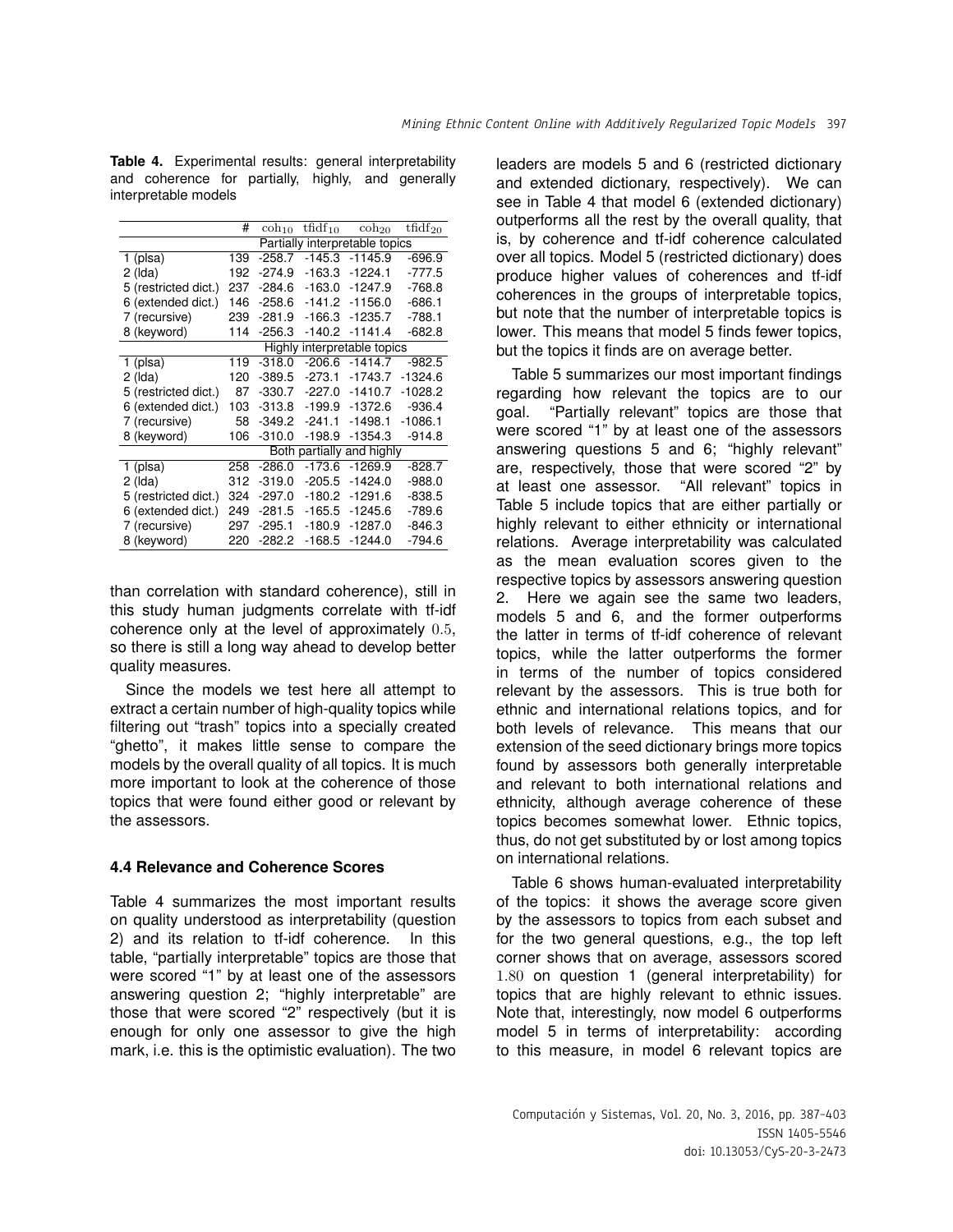| <b>Topics</b> |    |              |                                 | Partially relevant               |          |    |          |                                 | <b>Highly relevant</b>           |           |                 |          |          | Both partially and highly                                       |          |
|---------------|----|--------------|---------------------------------|----------------------------------|----------|----|----------|---------------------------------|----------------------------------|-----------|-----------------|----------|----------|-----------------------------------------------------------------|----------|
|               | #  |              | $\coh_{10}$ tfidf <sub>10</sub> | $\cosh_{20}$ tfidf <sub>20</sub> |          | #  |          | $\coh_{10}$ tfidf <sub>10</sub> | $\cosh_{20}$ tfidf <sub>20</sub> |           | #               |          |          | $\coh_{10}$ tfidf <sub>10</sub> $\coh_{20}$ tfidf <sub>20</sub> |          |
|               |    |              |                                 |                                  |          |    |          | 1 (plsa)                        |                                  |           |                 |          |          |                                                                 |          |
| ethnic        |    | $5 - 313.2$  |                                 | $-190.2$ $-1399.2$ $-904.8$      |          | 12 | $-334.0$ |                                 | $-207.1 - 1480.9$                | $-996.3$  | 17              | $-327.9$ | $-202.1$ | $-1456.9$                                                       | $-969.4$ |
| IR.           | 20 | $-279.1$     |                                 | -150.7 -1227.0 -733.8            |          | 19 | $-315.3$ |                                 | $-194.0 - 1410.7$                | $-946.8$  | 39              | $-296.8$ |          | $-171.8 - 1316.5$                                               | $-837.6$ |
| all relev.    | 20 | $-289.6$     |                                 | -163.0 -1271.2 -784.9            |          | 25 |          |                                 | $-315.9$ $-194.3$ $-1408.0$      | $-938.7$  | 45              | $-304.2$ |          | -180.4 -1347.2                                                  | $-870.3$ |
|               |    |              |                                 |                                  |          |    |          | 2 (Ida)                         |                                  |           |                 |          |          |                                                                 |          |
| ethnic        |    |              |                                 | 2 -239.7 -124.4 -1158.5 -646.0   |          | 13 | $-306.8$ |                                 | $-190.0 - 1369.1$                | -927.9    | 15 <sup>1</sup> | -297.9   |          | -181.3 -1341.0                                                  | $-890.3$ |
| IR.           | 21 | $-285.1$     |                                 | $-158.9 - 1266.2 - 763.1$        |          | 29 | $-353.3$ |                                 | $-225.7 - 1580.6$                | $-1097.5$ | 50              | $-324.7$ |          | $-197.7 - 1448.6$                                               | $-957.1$ |
| all relev.    |    | 18 - 289.4   |                                 | -162.3 -1287.3 -777.7            |          | 37 | $-336.3$ |                                 | $-212.2 - 1496.3$                | -1023.0   | 55              | $-320.9$ |          | -195.9 -1427.9                                                  | $-942.7$ |
|               |    |              |                                 |                                  |          |    |          | 5 (restricted dictionary)       |                                  |           |                 |          |          |                                                                 |          |
| ethnic        |    | 18 -288.7    |                                 | -164.7 -1264.2 -798.5            |          |    |          |                                 | 30 -331.6 -222.3 -1419.0         | $-1015.8$ | 48              | $-315.5$ |          | $-200.7 -1360.9$                                                | $-934.3$ |
| IR.           | 33 | $-269.1$     |                                 | $-142.5 - 1190.8$                | -707.7   | 26 | $-323.1$ |                                 | $-207.4$ $-1358.1$               | $-917.3$  | 59              | $-292.9$ | $-171.1$ | $-1264.5$                                                       | $-800.1$ |
| all relev.    |    |              |                                 | 36 -267.2 -142.0 -1177.6 -695.1  |          | 47 | $-322.7$ |                                 | $-211.1 - 1374.5 - 958.4$        |           | 83              | $-298.7$ |          | $-181.1 - 1289.1$                                               | $-844.2$ |
|               |    |              |                                 |                                  |          |    |          | 6 (extended dictionary)         |                                  |           |                 |          |          |                                                                 |          |
| ethnic        |    |              |                                 | 8 -288.4 -160.5 -1315.2 -805.1   |          |    |          |                                 | 22 -280.7 -150.0 -1226.8 -713.8  |           | 30              | $-282.8$ |          | -152.8 -1250.4                                                  | $-738.2$ |
| IR            |    | 18 -250.0    |                                 | $-126.3 - 1130.6$                | -641.1   | 29 | -287.4   |                                 | -156.3 -1240.9                   | $-740.8$  | 47              | $-273.1$ |          | $-144.8 - 1198.7$                                               | $-702.6$ |
| all relev.    |    | $22 - 261.2$ |                                 | $-136.5 - 1199.9$                | $-707.7$ | 37 | $-285.5$ |                                 | -158.3 -1234.6 -741.8            |           | 59              | $-276.4$ |          | $-150.2 -1221.7$                                                | $-729.1$ |
|               |    |              |                                 |                                  |          |    |          | 7 (recursive)                   |                                  |           |                 |          |          |                                                                 |          |
| ethnic        | 18 | $-308.2$     |                                 | -181.3 -1418.7                   | -952.6   | 22 | $-320.1$ |                                 | $-201.8 - 1431.0$                | $-971.4$  | 40              | -314.7   |          | $-192.6 - 1425.5$                                               | $-962.9$ |
| IR            | 30 | $-283.3$     |                                 | $-161.6 - 1236.8$                | $-780.4$ | 30 | $-291.4$ |                                 | $-171.4 -1292.9$                 | $-827.3$  | 60              | -287.4   |          | $-166.5 -1264.9$                                                | $-803.9$ |
| all relev.    |    |              |                                 | 34 -285.4 -161.3 -1269.0 -810.6  |          | 47 | $-299.0$ |                                 | $-180.1 - 1331.3$                | $-869.8$  | 81              | $-293.3$ |          | $-172.2 -1305.1$                                                | $-844.9$ |
|               |    |              |                                 |                                  |          |    |          | 8 (keyword)                     |                                  |           |                 |          |          |                                                                 |          |
| ethnic        |    |              |                                 | $5 - 289.7 - 161.1 - 1315.9$     | $-805.0$ | 37 | -297.9   |                                 | -175.6 -1318.9 -834.7            |           | 42              | $-297.0$ |          | -173.9 -1318.6                                                  | $-831.1$ |
| IR.           | 18 | $-264.7$     |                                 | $-138.4$ $-1168.7$               | $-670.7$ | 32 | $-278.5$ |                                 | $-164.3 - 1240.7$                | $-782.9$  | 50              | $-273.5$ |          | $-155.0 - 1214.8$                                               | $-742.5$ |
| all relev.    | 17 | -279.5       |                                 | $-154.3 - 1230.7 - 741.3$        |          | 52 | $-282.5$ |                                 | $-165.5 - 1260.1$                | $-793.1$  | 69              | -281.8   |          | $-162.8 - 1252.8$                                               | $-780.4$ |

**Table 5.** Topics' relevance and coherence

not only more numerous, but also slightly more interpretable than in model 5; however, fewer of them are clearly related to specific events (question 2). For sociologists, a larger number of relevant topics is an advantage since they are not very numerous anyway and can be double-checked for relevance and interpretability manually, while, had they been filtered out automatically, they may never be brought to the expert's attention, so model 6 looks preferable.

At the same time, the dictionary of model 6 has been situational: it substituted the missing ethnonyms with adjectives and country names, while the ethnic groups whose ethnonyms were present in the collection were not supplemented by adjectives or country names. This principle of dictionary construction means that different adjectives and country names should be excluded each time even if some of them are present in the collection. It also may have lead to some overfitting in our best model. To make this model more practical and the quality assessment more reliable, in the future we suggest to rerun it with the

full dictionary of ethnonyms, adjectives and country names that will be made universal.

Interesting results are produced by models 7 (recursive) and 8 (keyword texts). By evaluating both the number of relevant topics and coherence, the recursive model looks similar to model 5 with restricted dictionary (fewer, but more coherent topics of interest); keyword-based model is similar to model 6 (more numerous and a little less coherent topics of interest) (see Table 3).

It, thus, means that re-iteration of topic modeling on a subset of texts extracted during the first iteration does not bring improvement, or even brings deterioration, and therefore is excessive and useless. In terms of numerical results, single-iteration modeling on a collection selected by keyword produces the results similar to or not dramatically worse than the best model (model 6), but the sets of ethnicity-related topics found by these two approaches are significantly different, so to get the best possible coverage one should probably use a combination of these techniques, one possible direction for further work.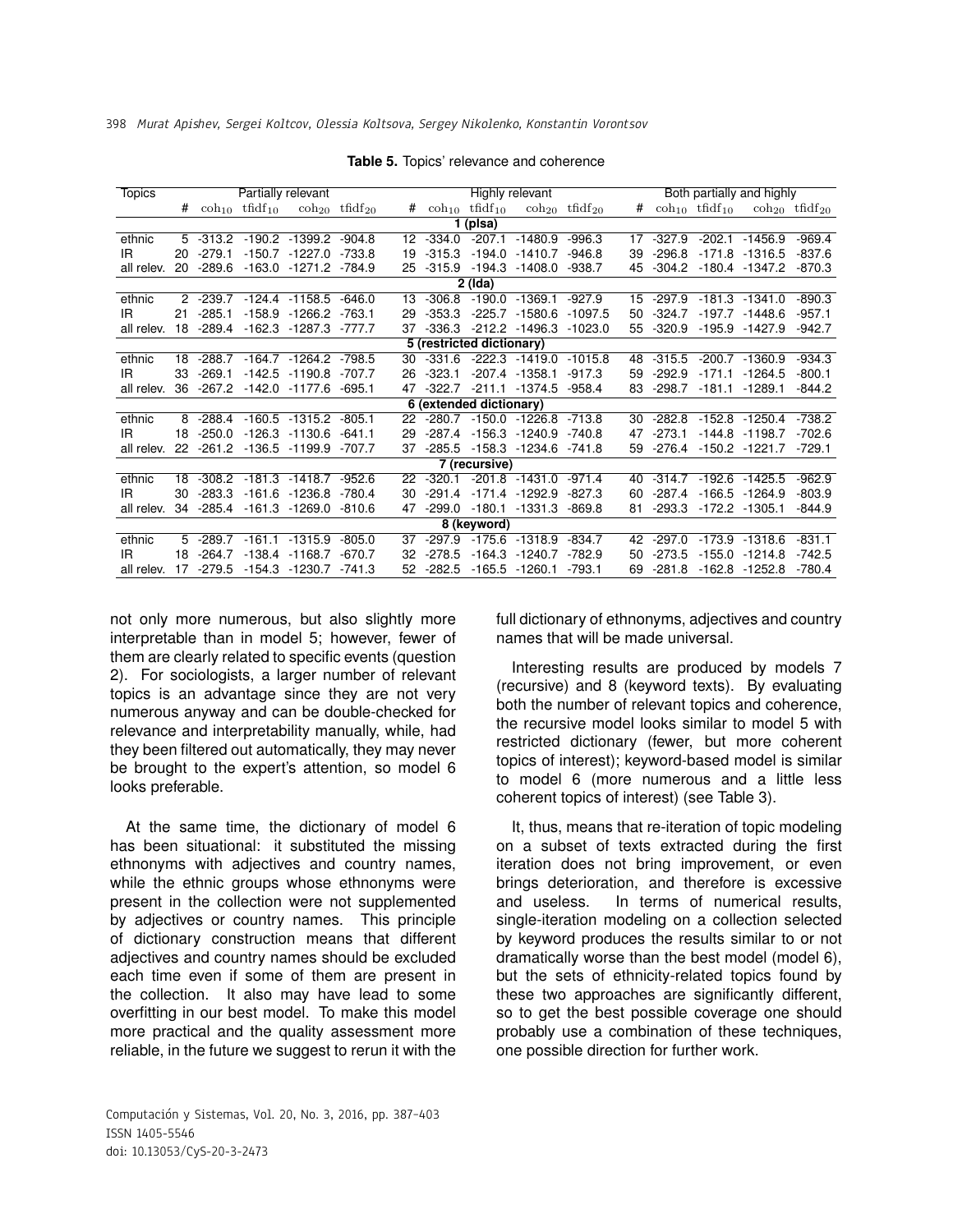| Question 1<br>Question 2 |       |        |                           |       |        |      |
|--------------------------|-------|--------|---------------------------|-------|--------|------|
| <b>Topics</b>            | part. | highly | all                       | part. | highly | all  |
|                          |       |        | 1 (plsa)                  |       |        |      |
| ethnic                   | 1.80  | 1.75   | 1.76                      | 1.20  | 1.50   | 1.41 |
| IR                       | 1.90  | 1.68   | 1.79                      | 1.75  | 1.26   | 1.51 |
| all relevant             | 1.85  | 1.72   | 1.78                      | 1.65  | 1.36   | 1.49 |
|                          |       |        | 2 (Ida)                   |       |        |      |
| ethnic                   | 2.00  | 1.92   | 1.93                      | 2.00  | 1.62   | 1.67 |
| IR.                      | 2.00  | 1.69   | 1.82                      | 1.86  | 1.21   | 1.48 |
| all relevant             | 2.00  | 1.76   | 1.84                      | 1.83  | 1.32   | 1.49 |
|                          |       |        | 5 (restricted dictionary) |       |        |      |
| ethnic                   | 2.00  | 1.40   | 1.62                      | 1.89  | 1.27   | 1.50 |
| IR.                      | 1.85  | 1.42   | 1.66                      | 1.85  | 1.35   | 1.63 |
| all relevant             | 1.89  | 1.45   | 1.64                      | 1.86  | 1.32   | 1.55 |
|                          |       |        | 6 (extended dictionary)   |       |        |      |
| ethnic                   | 2.00  | 1.73   | 1.80                      | 1.75  | 1.27   | 1.40 |
| ΙR                       | 1.94  | 1.72   | 1.81                      | 1.72  | 1.17   | 1.38 |
| all relevant             | 1.95  | 1.62   | 1.75                      | 1.68  | 1.16   | 1.36 |
|                          |       |        | 7 (recursive)             |       |        |      |
| ethnic                   | 1.78  | 1.59   | 1.68                      | 1.00  | 0.95   | 0.97 |
| ΙR                       | 1.87  | 1.87   | 1.87                      | 1.43  | 1.20   | 1.32 |
| all relevant             | 1.94  | 1.72   | 1.81                      | 1.35  | 1.09   | 1.20 |
|                          |       |        | 8 (keyword)               |       |        |      |
| ethnic                   | 2.00  | 1.76   | 1.79                      | 1.20  | 0.89   | 0.93 |
| ΙR                       | 1.94  | 1.91   | 1.92                      | 1.33  | 1.16   | 1.22 |
| all relevant             | 1.94  | 1.83   | 1.86                      | 1.41  | 1.08   | 1.16 |

**Table 6.** Interpretability results for the topics relevant for ethnic and international relations subjects

Table 7. Second stage topic models. Model 9 is the same as model 8 but with three passes instead of one

| # |                                                                                           |                                      |                | Parameters        |            |          |                          |          |
|---|-------------------------------------------------------------------------------------------|--------------------------------------|----------------|-------------------|------------|----------|--------------------------|----------|
|   | T <sub>1</sub>                                                                            | $\tau_2$                             |                | $\tau_3$ $\tau_4$ | $\tau_{5}$ | $\tau_6$ | $\tau_7$                 | $\tau_8$ |
|   |                                                                                           | $10^{-4}$ -10 <sup>2</sup> 0.05 -1.0 |                |                   |            |          | $0 \ 10^{-7} \ 1.0$      | $\Omega$ |
| 2 | $\Omega$                                                                                  | $\Omega$                             | $\overline{0}$ | $\Omega$          |            |          | 0,100.0                  | $\Omega$ |
|   | 3 $2.5 \cdot 10^{-4}$ $-10^{2}$ 0.05 $-1.0$                                               |                                      |                |                   |            |          | $0 \t10^{-7} \t1.0$      | $\Omega$ |
|   | 4 $10^{-4}$ $-10^{2}$ 0.05 $-1.0$                                                         |                                      |                |                   |            |          | $0.10^{-7}$ 100.0        | $\Omega$ |
|   | $5\ 2.5\cdot 10^{-4}\ -10^{2}\ 0.05\ -1.0$                                                |                                      |                |                   |            |          | $0 \t10^{-7} \t100.0$    | $\Omega$ |
| 6 | $5 \cdot 10^{-3}$ $-10^{2}$ 0.05 $-1.0$                                                   |                                      |                |                   |            |          | $0.10^{-7}$ 100.0        | $\Omega$ |
| 7 | $5 \cdot 10^{-5}$ $-10^{2}$ 0.05 $-1.0$ $2 \cdot 10^{5}$ $10^{-7}$ 100.0 $2 \cdot 10^{4}$ |                                      |                |                   |            |          |                          |          |
|   | 8 $5 \cdot 10^{-5}$ $-10^{2}$ 0.05 $-1.0$                                                 |                                      |                |                   |            |          | $10^5$ $10^{-7}$ $100.0$ | $10^{4}$ |
| 9 | $5 \cdot 10^{-5}$ $-10^{2}$ 0.05 $-1.0$                                                   |                                      |                |                   |            |          | $10^5$ $10^{-7}$ $100.0$ | $10^{4}$ |

trained for three epochs over the entire dataset compared to a single pass in model 8.

To make the results comparable with full models, we have trained all models with the same number of topics, 250 subject (ethnic) topics and 150 general (background) topics and computed coherence scores on the entire dataset rather than the reduced one (those scores would, naturally, be much better). Table 8 shows coherence results for new models. The top nine rows show average coherence scores for all topics and can be directly compared with Table 2; we see that the best second-stage models. models 4 and 5, have better coherence scores than the best first-stage models from Table 2. Comparing models 8 and 9, we also see that additional passes over the corpus do indeed improve the topics but only very slightly, so in case of a large corpus, when it is costly to double or triple the training time, one pass should be sufficient.

Table 8 also provides separate average estimates for coherences and tf-idf coherences of subject (ethnic) and background (general) topics. Note an interesting effect: background topics have consistently better scores than subject topics across all models. This is due mainly to the fact that we have chosen a far larger number of ethnic topics (250) than necessary since we need to make sure all ethnic topics are captured by the model, and a false positive (a junk ethnic topic) is not a problem. We show some sample topics from one of the best second stage models in Table 9. While ethnic topics do indeed have plenty of good ethnicor nationality-related topics, they also have a lot of uninterpretable junk topics (e.g., topics 92 and

### Computación y Sistemas, Vol. 20, No. 3, 2016, pp. 387–403 ISSN 1405-5546 doi: 10.13053/CyS-20-3-2473

### **4.5 Prefiltering and Two-Stage Topic Modeling**

In the final series of computational experiments, we tested a natural extension of the ideas expressed in previous models: to filter the original collection with respect to the resulting subject topics and try topic modeling again. To test this idea, we have chosen documents from the original collection that contained top words from subject topics discovered on the previous step. Then, the much reduced collection was again subject to topic modeling; in this experiment, we have compared several variations of ARTM models. The reduced collection contained approximately 320K documents with the same set of ethnonyms as the large models.

The reduced collection has allowed us to perform a large-scale comparison of ARTM models with different parameters. In the paper, we show a sample of nine models with characteristic parameters that may result in different behaviour. Table 7 shows their parameters; note that model 9 has the same parameters as model 8 but has been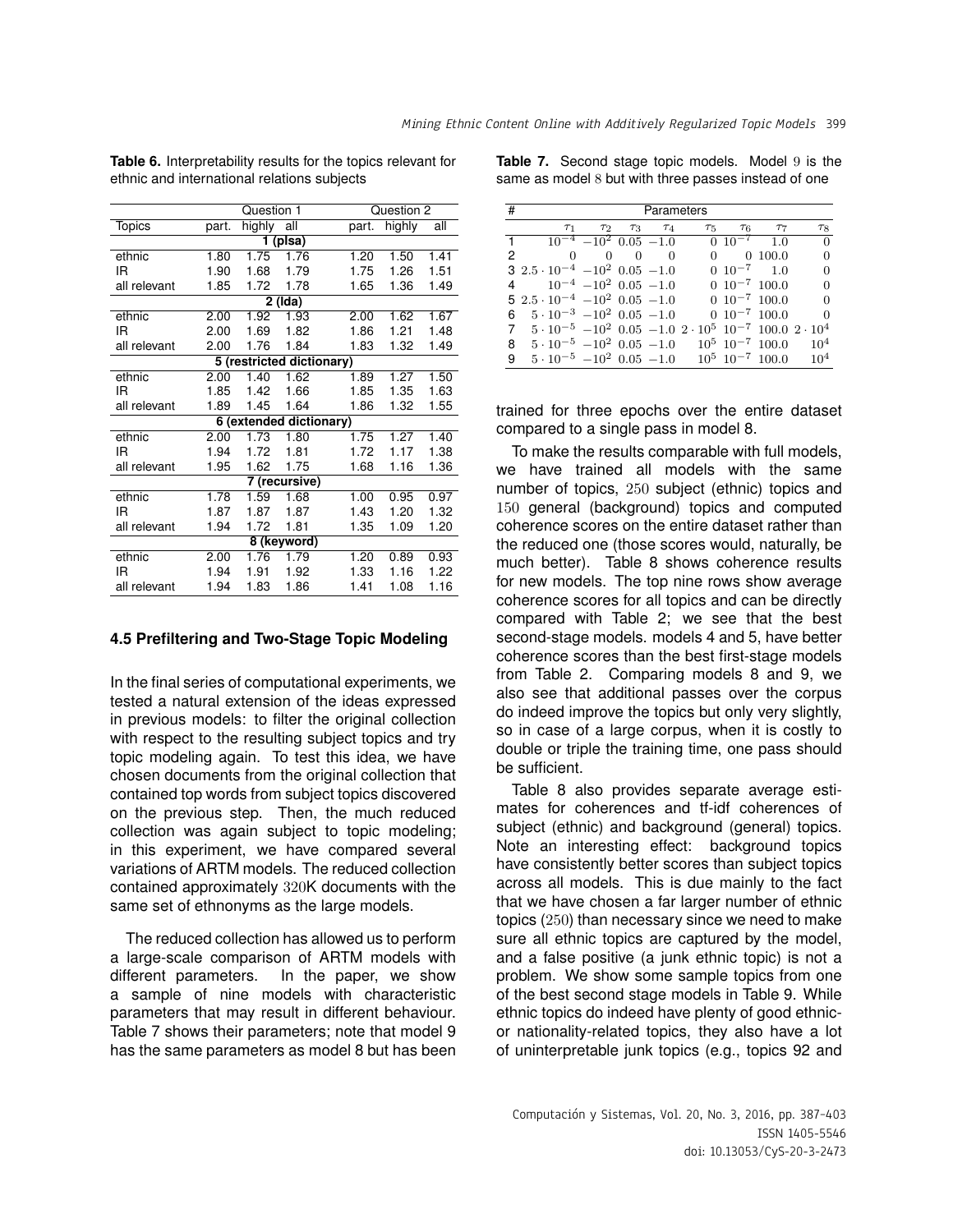|           |  | <b>Table 8.</b> Second stage models: coherence and tf-idf |  |
|-----------|--|-----------------------------------------------------------|--|
| coherence |  |                                                           |  |

| # | T   | $\overline{\mathrm{coh}}_{10}$ | $t\bar{f}df_{10}$       | $\cosh_{20}$ | $tfidf_{20}$ |
|---|-----|--------------------------------|-------------------------|--------------|--------------|
|   |     |                                | All topics              |              |              |
| 1 | 400 | $-367.6$                       | $-259.3$                | $-1587.0$    | $-1203.5$    |
| 2 | 400 | $-328.1$                       | $-215.6$                | $-1451.4$    | $-1015.7$    |
| 3 | 400 | $-367.4$                       | $-258.8$                | $-1589.6$    | $-1210.6$    |
| 4 | 400 | $-299.3$                       | $-191.3$                | $-1289.0$    | $-869.8$     |
| 5 | 400 | $-299.3$                       | $-191.2$                | $-1289.9$    | $-870.1$     |
| 6 | 400 | $-329.0$                       | $-220.0$                | $-1417.6$    | $-1011.8$    |
| 7 | 400 | $-365.2$                       | $-286.9$                | $-1548.7$    | $-1296.4$    |
| 8 | 400 | $-353.6$                       | $-264.5$                | $-1519.9$    | $-1223.8$    |
| 9 | 400 | $-351.3$                       | $-256.6$                | $-1518.4$    | $-1199.5$    |
|   |     |                                | Subject (ethnic) topics |              |              |
| 1 | 250 | $-432.7$                       | $-323.1$                | $-1865.3$    | $-1505.1$    |
| 2 | 250 | $-319.3$                       | $-208.1$                | $-1411.7$    | $-980.3$     |
| 3 | 250 | $-432.8$                       | $-322.6$                | $-1871.2$    | $-1517.6$    |
| 4 | 250 | $-312.6$                       | $-198.4$                | $-1343.3$    | $-909.6$     |
| 5 | 250 | $-313.0$                       | $-198.6$                | $-1347.1$    | $-912.7$     |
| 6 | 250 | $-366.0$                       | $-251.9$                | $-1581.9$    | $-1171.1$    |
| 7 | 250 | $-424.6$                       | $-358.1$                | $-1797.0$    | $-1626.7$    |
| 8 | 250 | $-404.6$                       | $-320.3$                | $-1748.1$    | $-1506.1$    |
| 9 | 250 | $-406.7$                       | $-313.3$                | $-1770.3$    | $-1491.6$    |
|   |     |                                | Background (general)    | topics       |              |
| 1 | 150 | $-258.9$                       | $-152.9$                | $-1123.2$    | $-701.0$     |
| 2 | 150 | $-342.6$                       | $-228.1$                | $-1517.7$    | $-1074.9$    |
| 3 | 150 | $-258.5$                       | $-152.5$                | $-1120.2$    | $-699.0$     |
| 4 | 150 | $-277.3$                       | $-179.6$                | $-1198.6$    | $-803.6$     |
| 5 | 150 | $-276.3$                       | $-178.9$                | $-1194.6$    | $-799.2$     |
| 6 | 150 | $-267.3$                       | $-166.9$                | $-1143.8$    | $-746.2$     |
| 7 | 150 | $-266.3$                       | $-168.3$                | $-1134.8$    | $-746.0$     |
| 8 | 150 | $-268.7$                       | $-171.5$                | $-1139.5$    | $-753.4$     |
| 9 | 150 | $-259.1$                       | $-162.0$                | $-1098.4$    | $-712.8$     |

232 in Table 9); at the same time, background topics are not ethnic-related but are indeed more coherent on average.

# **5 Conclusion**

In this work, we have shown that *additive regularization of topic models* (ARTM) can provide social scientists with an effective tool for mining specific topics in large collections of user-generated content. Our best model has outperformed basic LDA both in terms of the number of relevant topics found and in terms of their quality, as it was found in experiments with topics related to ethnicity.

What is especially important for digital humanities, additive regularization allows one to easily construct nontrivial extensions of topic models without mathematical research or software development. By combining built-in regularizers

Computación y Sistemas, Vol. 20, No. 3, 2016, pp. 387–403 ISSN 1405-5546 doi: 10.13053/CyS-20-3-2473

from the BigARTM library, one can get topic models with desired properties. In this work, we have combined eight regularizers and constructed a topic model for exploratory search that can take a long list of keywords (in our case, ethnonyms) as a query and output a set of topics that encompass the entire relevant content. This model can be used to explore narrow subject domains in large text collections. In general, this study shows that ARTM provides unprecedented flexibility in constructing topic models with given properties, outperforms existing LDA implementations in terms of training speed, and provides more control over the resulting topics. Both specific regularizers introduced here and the general ARTM approach can be used in further topical studies of text corpora concentrating on different subjects and/or desired properties of the topics.

However, further experiments are needed to make our comparisons more precise. First, it would be interesting to compare our best model with semi-supervised non-interval LDA, where, instead of ascribing small bunches of words to multiple small ranges of topics, the entire dictionary would be ascribed to a large range of topics (akin to ARTM-produced models). Second, as has been mentioned above, it would be interesting to experiment with the universal dictionary of ethnonyms, adjectives, and country names. Finally, the results should be tested for stability via multiple runs of each model; stability of topic models is an interesting problem in its own right [18]. In general, semi-supervised learning approaches exhibit a good potential for mining not only ethnicity-related topics but also other types of specific topics of which the end-users may have incomplete prior knowledge.

## **Acknowledgments**

This work was supported by the Russian Science Foundation grant no. 15-18-00091.

### **References**

**1. Agrawal, A., Fu, W., & Menzies, T.** (**2016**). What is Wrong with Topic Modeling? (and How to Fix it Using Search-based SE). *ArXiv e-prints*.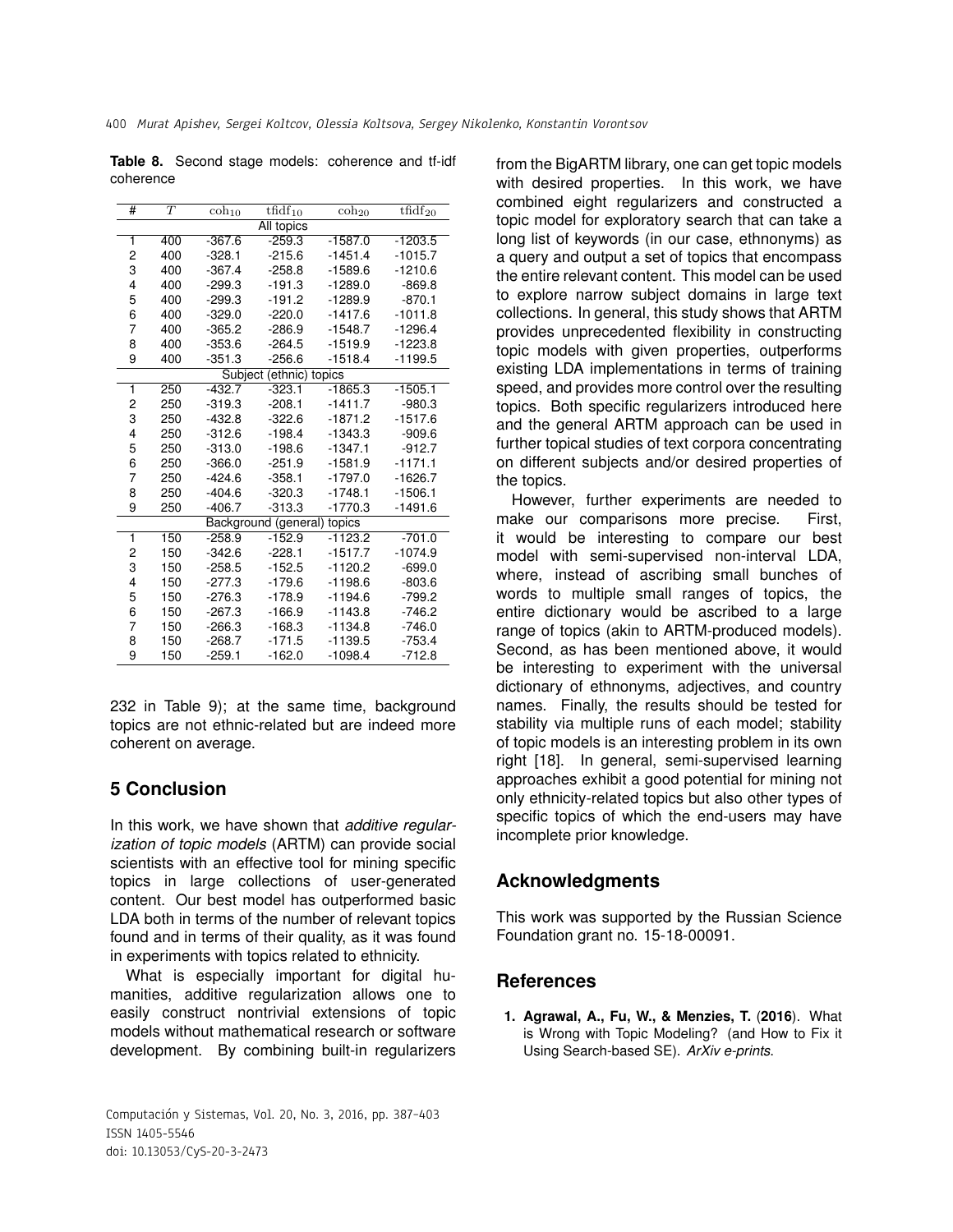| Table 9. Sample topics from second stage model 4 |  |  |  |  |
|--------------------------------------------------|--|--|--|--|
|                                                  |  |  |  |  |

| Topic no. | Top words                                                                                           |
|-----------|-----------------------------------------------------------------------------------------------------|
|           | Sample ethnic topics                                                                                |
| (1)       | Irish, Ireland, time, day, beer, saint, country, friend, place, good, life                          |
| (12)      | migrant, Uzbek, Russian, Russia, work, Moscow, place, Uzbekistan, job, country, janitor             |
| (14)      | Scottish, Scotland, whiskey, drink, beer, time, bottle, place, good, century, English, day, measure |
| (173)     | Syrian, Syria, weapon, militant, Ali, army, Damascus, terrorist, region, mountain, military         |
| (92)      | mother, unroll, client, fabric, deer, Kupriyanovich, Putinga, orthopedic, Jehova, Marfino, rounding |
| (232)     | sort, NSA, travel, Jean, Krasnovka, cezve, Soviet, oyster, Krasnodar, torture, Tashkent             |
|           | Sample general topics                                                                               |
| (35)      | woman, man, family, girl, female, life, beautiful, wife, red                                        |
| (48)      | price, cost, real estate, rent, buying, buyer, good, average, product, square                       |
| (36)      | hospital, medical, operation, patient, clinic, medicine, healthy, cure, public health               |
| (99)      | game, team, play, player, season, soccer, stadium, win, soccer $a^{dj}$ , championship, sport, fan  |
| (101)     | color, red, black, green, white, blue, flower, color $\frac{adj}{i}$ , shade, place, pink           |

- **2. Andrzejewski, D. & Zhu, X.** (**2009**). Latent Dirichlet allocation with topic-in-set knowledge. *Proc. NAACL HLT 2009 Workshop on Semi-Supervised Learning for Natural Language Processing*, SemiSupLearn'09, Association for Computational Linguistics, Stroudsburg, PA, USA, pp. 43–48.
- **3. Andrzejewski, D., Zhu, X., & Craven, M.** (**2009**). Incorporating domain knowledge into topic modeling<br>via Dirichlet forest priors. Proc. 26th Annual via Dirichlet forest priors. *International Conference on Machine Learning*, ICML'09, ACM, New York, NY, USA, pp. 25–32.
- **4. Apishev, M., Koltsov, S., Koltsova, O., Nikolenko, S. I., & Vorontsov, K.** (**2016**). Additive regularization for topic modeling in sociological studies of user-generated texts. *Proc. 15th Mexican International Conference on Artificial Intelligence*.
- **5. Asuncion, A., Welling, M., Smyth, P., & Teh, Y. W.** (**2009**). On smoothing and inference for topic models. *Proceedings of the Twenty-Fifth Conference on Uncertainty in Artificial Intelligence*, UAI'09, AUAI Press, Arlington, Virginia, United States, 27–34.
- **6. Blei, D. M. & Lafferty, J. D.** (**2006**). Correlated topic models. *Advances in Neural Information Processing Systems*, 18.
- **7. Blei, D. M. & Lafferty, J. D.** (**2006**). Dynamic topic models. *Proceedings of the* 23*rd International Conference on Machine Learning*, ACM, New York, NY, USA, pp. 113–120. doi:10.1145/1143844. 1143859.
- **8. Blei, D. M. & McAuliffe, J. D.** (**2007**). Supervised topic models. *Advances in Neural Information Processing Systems*, 22.
- **9. Blei, D. M., Ng, A. Y., & Jordan, M. I.** (**2003**). Latent Dirichlet allocation. *Journal of Machine Learning Research*, 3(4-5), 993–1022.
- **10. Bodrunova, S., Koltsov, S., Koltsova, O., Nikolenko, S. I., & Shimorina, A.** (**2013**). Interval semi-supervised LDA: Classifying needles in a haystack. *Proc. 12th Mexican International Conference on Artificial Intelligence*, volume 8625 of *Lecture Notes in Computer Science*, Springer, 265–274.
- **11. Chang, J. & Blei, D. M.** (**2010**). Hierarchical relational models for document networks. *Annals of Applied Statistics*, 4(1), 124–150.
- **12. Chemudugunta, C., Smyth, P., & Steyvers, M.** (**2007**). Modeling general and specific aspects of documents with a probabilistic topic model. *Advances in Neural Information Processing Systems*, volume 19, MIT Press, 241–248.
- **13. Chen, X., Zhou, M., & Carin, L.** (**2012**). The contextual focused topic model. *Proceedings of the* 18*th ACM SIGKDD International Conference on Knowledge Discovery and Data Mining*. ACM, New York, NY, USA, pp. 96–104. doi:10.1145/2339530. 2339549.
- **14. Griffiths, T. & Steyvers, M.** (**2004**). Finding scientific topics. *Proceedings of the National Academy of Sciences*, 101 (Suppl. 1), pp. 5228–5335.
- **15. Hoffmann, T.** (**2001**). Unsupervised learning by probabilistic latent semantic analysis. *Machine Learning*, 42(1), 177–196.
- **16. Hofmann, T.** (**1999**). Probabilistic latent semantic analysis. *Proc. of Uncertainty in Artificial Intelligence, UAI'99*, pp. 289–296.

Computación y Sistemas, Vol. 20, No. 3, 2016, pp. 387–403 ISSN 1405-5546 doi: 10.13053/CyS-20-3-2473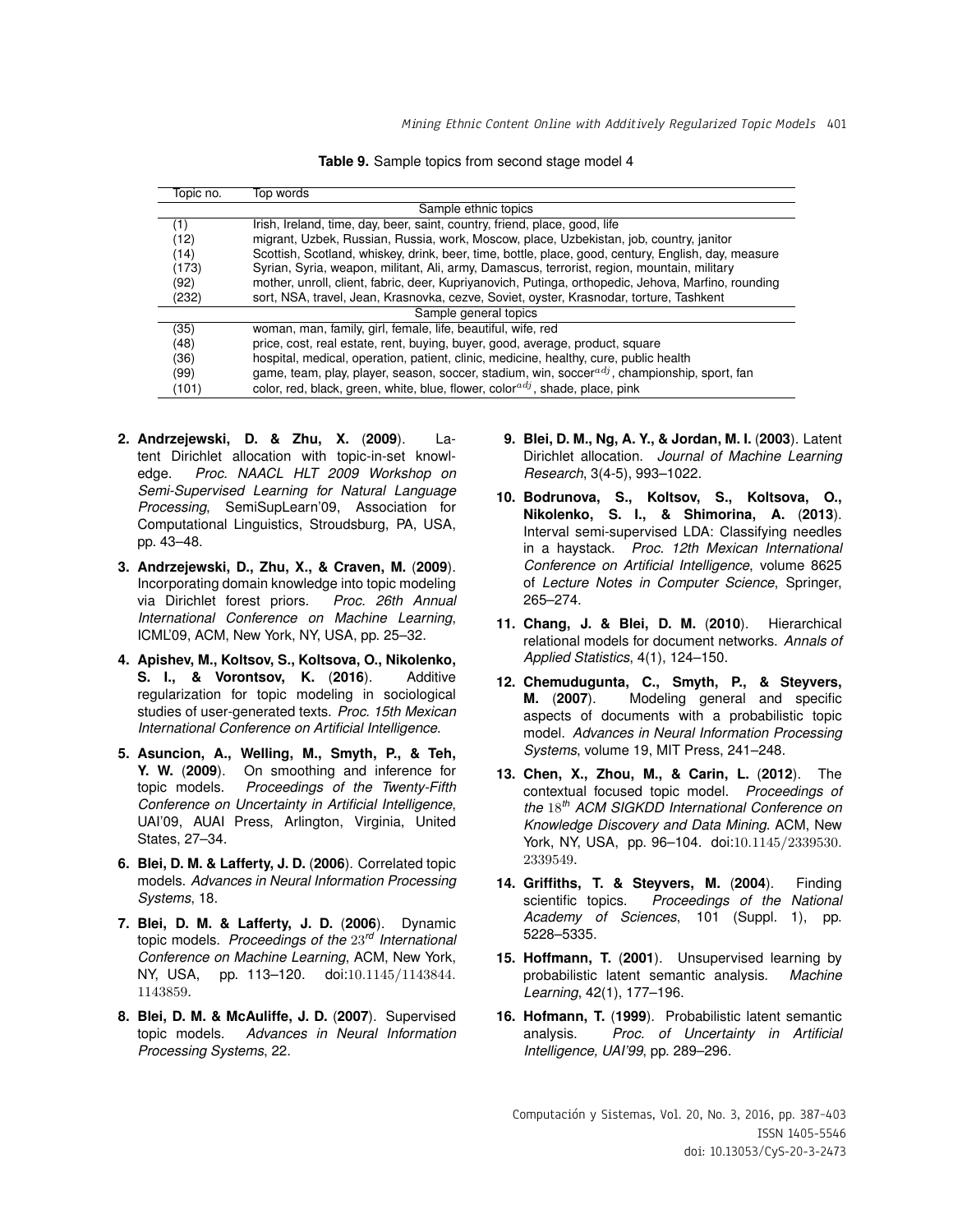- 402 Murat Apishev, Sergei Koltcov, Olessia Koltsova, Sergey Nikolenko, Konstantin Vorontsov
- **17. Jagarlamudi, J., Daume, H., III, & Udupa, R. ´** (**2012**). Incorporating lexical priors into topic models. *Proceedings of the 13th Conference of the European Chapter of the Association for Computational Linguistics*, EACL'12, Association for Computational Linguistics, Stroudsburg, PA, USA, pp. 204–213.
- **18. Koltcov, S., Koltsova, O., & Nikolenko, S. I.** (**2014**). Latent dirichlet allocation: Stability and applications to studies of user-generated content. *Proceedings of the 2014 ACM conference on Web science (WebSci 2014)*, pp. 161–165.
- **19. Koltsov, S., Nikolenko, S. I., Koltsova, O., Filipov, V., & Bodrunova, S.** (**2016**). Stable topic modeling with local density regularization. *Proc. 3rd international conference on Internet Science*, volume 9934 of *Lecture Notes in Computer Science*, Springer, pp. 176–188.
- **20. Li, S. Z.** (**2009**). *Markov Random Field Modeling in Image Analysis*. Advances in Pattern Recognition, Springer, Berlin Heidelberg.
- **21. Lin, C., He, Y., Everson, R., & Ruger, S.** (**2012**). Weakly supervised joint sentiment-topic detection from text. *IEEE Transactions on Knowledge and Data Engineering*, 24(6), 1134–1145. doi:10.1109/ TKDE.2011.48.
- **22. Mimno, D., Wallach, H. M., Talley, E., Leenders, M., & McCallum, A.** (**2011**). Optimizing semantic coherence in topic models. *Proceedings of the Conference on Empirical Methods in Natural Language Processing*, Association for Computational Linguistics, Stroudsburg, PA, USA, pp. 262–272.
- **23. Nikolenko, S. I.** (**2015**). SVD-LDA: Topic modeling for full-text recommender systems. *Proc. 14th Mexican International Conference on Artificial Intelligence*, volume 9414 of *Lecture Notes in Computer Science*. Springer, pp. 67–79.
- **24. Nikolenko, S. I., Koltsova, O., & Koltsov, S.** (**2015**). Topic modelling for qualitative studies. *Journal of Information Science*. doi:10.1177/ 0165551515617393.
- **25. Paul, M. J. & Dredze, M.** (**2014**). Discovering health topics in social media using topic models. *PLoS ONE*, 9(8).
- **26.** (**2013**). *Sociopolitical processes in the internet*. Laboratory for Internet Studies. Internal report, National Research University Higher School of Economics, reg. no. 01201362573, Moscow.
- **27. Tan, Y. & Ou, Z.** (**2010**). Topic-weak-correlated latent dirichlet allocation. *7th International*

Computación y Sistemas, Vol. 20, No. 3, 2016, pp. 387–403 ISSN 1405-5546 doi: 10.13053/CyS-20-3-2473

*Symposium Chinese Spoken Language Processing (ISCSLP)*, pp. 224–228.

- **28. Teh, Y. W., Jordan, M. I., Beal, M. J., & Blei, D. M.** (**2005**). Sharing clusters among related groups: Hierarchical Dirichlet processes. *Advances in Neural Information Processing Systems*, 17, 1385–1392.
- **29. Tikhonov, A. N. & Arsenin, V. Y.** (**1977**). *Solution of ill-posed problems*, W. H. Winston, Washington, DC.
- **30. Tutubalina, E. & Nikolenko, S. I.** (**2015**). Inferring sentiment-based priors in topic models. In *Proc. 14th Mexican International Conference on Artificial Intelligence*, volume 9414 of *Lecture Notes in Computer Science*, Springer, pp. 92–104.
- **31. Vorontsov, K.** (**2014**). Additive regularization for topic models of text collections. *Doklady Mathematics*, 89(3), 301–304. ISSN 1064-5624.
- **32. Vorontsov, K., Frei, O., Apishev, M., Romov, P., Suvorova, M., & Yanina, A.** (**2015**). Non-Bayesian additive regularization for multimodal topic modeling of large collections. *Proceedings of the 2015 Workshop on Topic Models: Post-Processing and Applications*, TM'15, ACM, New York, NY, USA, pp. 29–37.
- **33. Vorontsov, K. V. & Potapenko, A. A.** (**2014**). Tutorial on probabilistic topic modeling: Additive regularization for stochastic matrix factorization. *AIST'2014, Analysis of Images, Social networks and Texts*, volume 436, Springer International Publishing Switzerland, Communications in Computer and Information Science (CCIS), pp. 29–46.
- **34. Vorontsov, K. V. & Potapenko, A. A.** (**2015**). Additive regularization of topic models. *Machine Learning, Special Issue on Data Analysis and Intelligent Optimization with Applications*, 101(1), 303–323.
- **35. Wang, C., Blei, D. M., & Heckerman, D.** (**2008**). Continuous time dynamic topic models. *Proceedings of the* 24*th Conference on Uncertainty in Artificial Intelligence*.
- **36. Wang, X. & McCallum, A.** (**2006**). Topics over time: a non-Markov continuous-time model of topical trends. *Proceedings of the* 12*th ACM SIGKDD International Conference on Knowledge Discovery and Data Mining*, ACM, New York, NY, USA, pp. 424–433. doi:10.1145/1150402.1150450.
- **37. Williamson, S., Wang, C., Heller, K. A., & Blei, D. M.** (**2010**). The IBP compound Dirichlet process